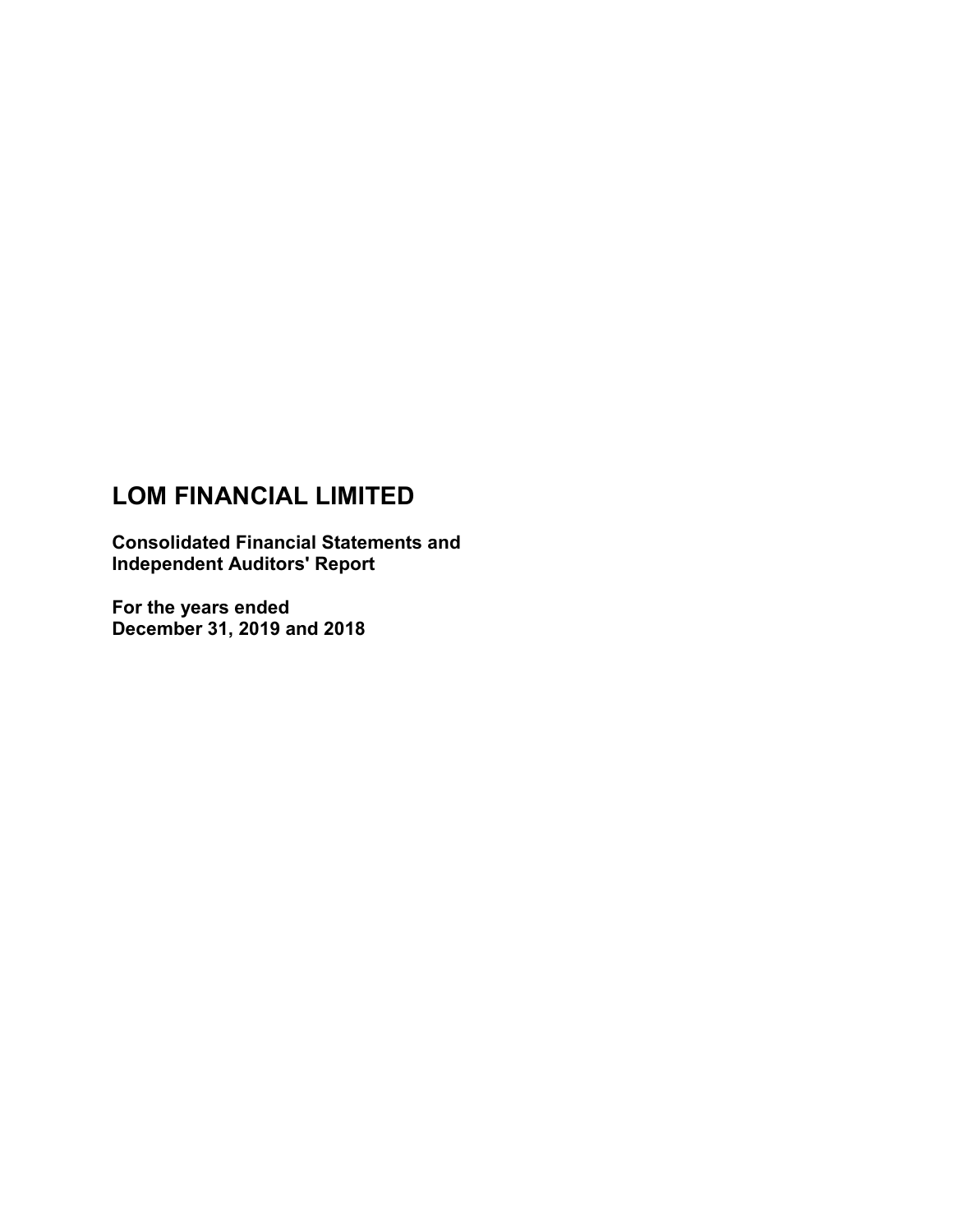# Deloitte.

Deloitte Ltd. Corner House 20 Parliament Street P.O. Box HM 1556 Hamilton HM FX Bermuda

Tel: + 1 (441) 292 1500 Fax: + 1 (441) 292 0961 www.deloitte.com

#### **INDEPENDENT AUDITORS' REPORT**

Board of Directors and Shareholders of LOM Financial Limited:

We have audited the accompanying consolidated financial statements of LOM Financial Limited and its subsidiaries (the "Company"), which comprise the consolidated balance sheets as of December 31, 2019 and 2018, and the related consolidated statements of operations, changes in shareholders' equity, and cash flows for the years then ended, and the related notes to the consolidated financial statements.

#### **Management's Responsibility for the Consolidated Financial Statements**

Management is responsible for the preparation and fair presentation of these consolidated financial statements in accordance with accounting principles generally accepted in the United States of America; this includes the design, implementation, and maintenance of internal control relevant to the preparation and fair presentation of consolidated financial statements that are free from material misstatement, whether due to fraud or error.

#### **Auditors' Responsibility**

Our responsibility is to express an opinion on these consolidated financial statements based on our audits. We conducted our audits in accordance with auditing standards generally accepted in the United States of America. Those standards require that we plan and perform the audit to obtain reasonable assurance about whether the consolidated financial statements are free from material misstatement.

An audit involves performing procedures to obtain audit evidence about the amounts and disclosures in the consolidated financial statements. The procedures selected depend on the auditor's judgment, including the assessment of the risks of material misstatement of the consolidated financial statements, whether due to fraud or error. In making those risk assessments, the auditor considers internal control relevant to the Company's preparation and fair presentation of the consolidated financial statements in order to design audit procedures that are appropriate in the circumstances, but not for the purpose of expressing an opinion on the effectiveness of the Company's internal control. Accordingly, we express no such opinion. An audit also includes evaluating the appropriateness of accounting policies used and the reasonableness of significant accounting estimates made by management, as well as evaluating the overall presentation of the consolidated financial statements.

We believe that the audit evidence we have obtained is sufficient and appropriate to provide a basis for our audit opinion.

#### **Opinion**

In our opinion, the consolidated financial statements referred to above present fairly, in all material respects, the financial position of LOM Financial Limited and its subsidiaries as of December 31, 2019 and 2018, and the results of their operations and their cash flows for the years then ended in accordance with accounting principles generally accepted in the United States of America.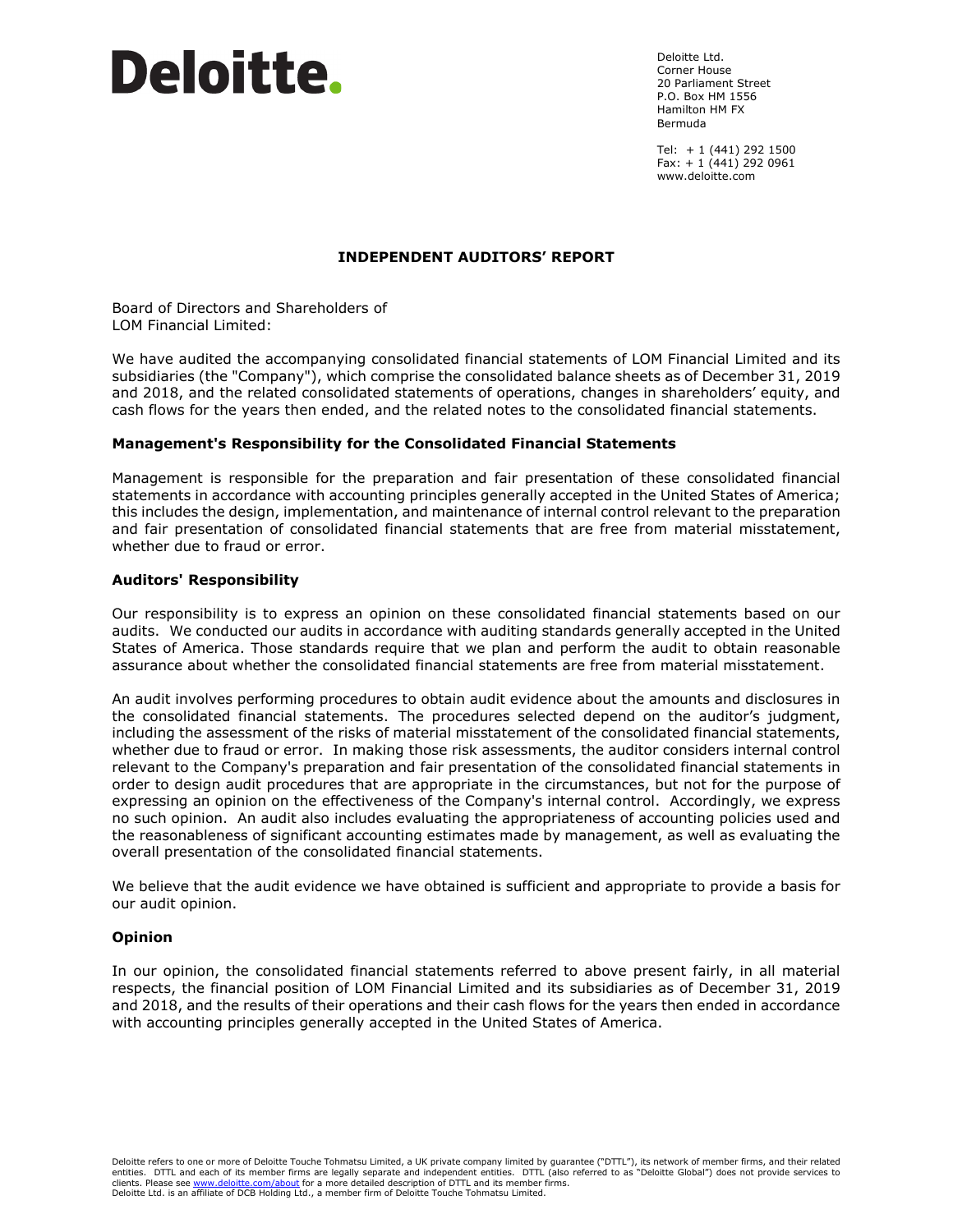#### **Report on Supplementary Information**

Our audits were conducted for the purpose of forming an opinion on the financial statements as a whole. The supplementary information contained in the five year comparison table in Note 16 is presented for the purpose of additional analysis and is not a required part of the financial statements. This supplementary information is the responsibility of the Company's management and was derived from and relates directly to the underlying accounting and other records used to prepare the financial statements. Such information has been subjected to the auditing procedures applied in our audits of the financial statements and certain additional procedures, including comparing and reconciling such information directly to the underlying accounting and other records used to prepare the financial statements or to the financial statements themselves, and other additional procedures in accordance with auditing standards generally accepted in the United States of America. In our opinion, such information is fairly stated in all material respects in relation to the financial statements as a whole.

Deloitte Ltd.

April 27, 2020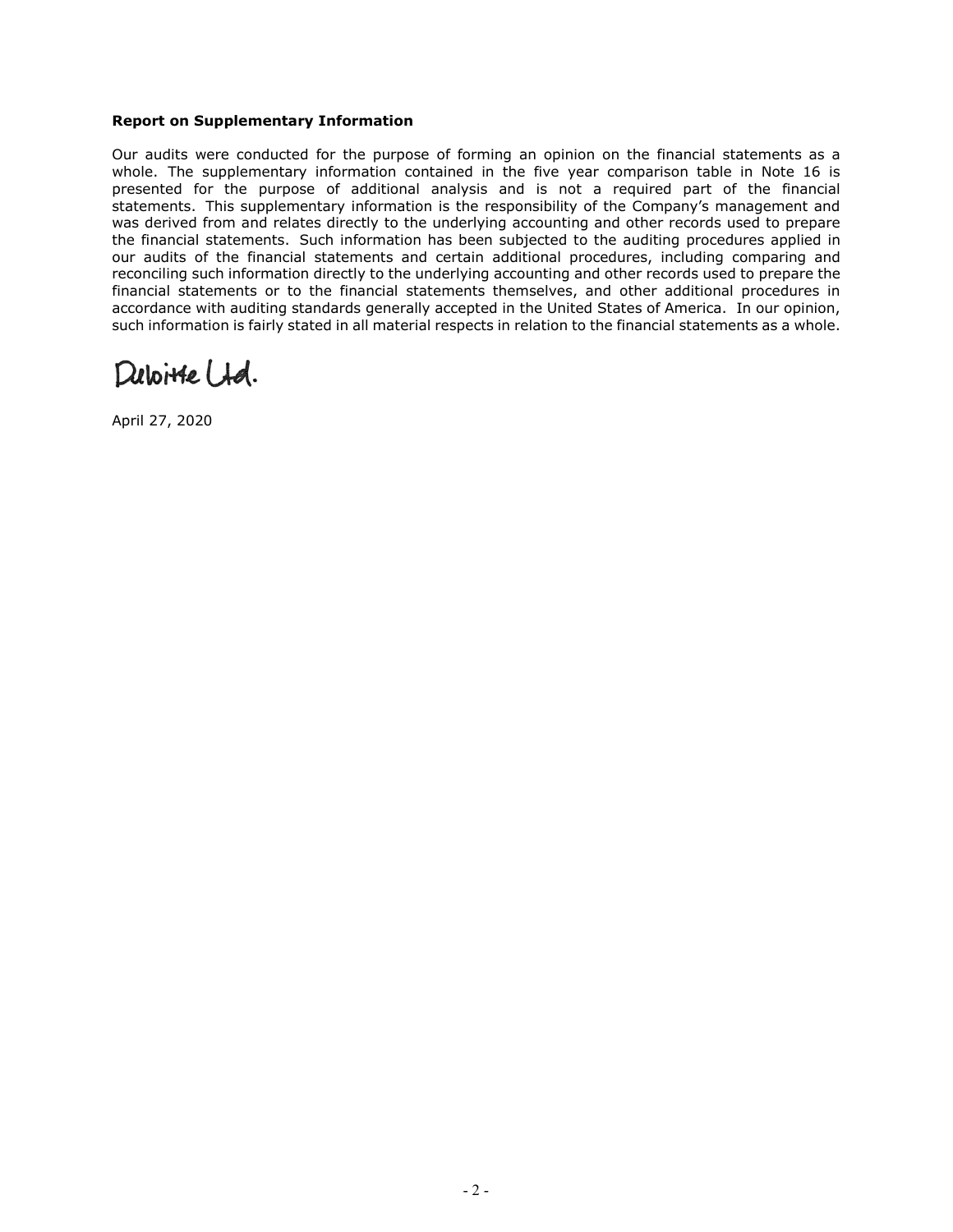# **LOM FINANCIAL LIMITED CONSOLIDATED BALANCE SHEETS** as of December 31, 2019 and 2018

(expressed in U.S. Dollars)

|                                                                  | 2019             |              | 2018       |
|------------------------------------------------------------------|------------------|--------------|------------|
| <b>ASSETS</b>                                                    |                  |              |            |
| Cash and cash equivalents                                        | \$               |              |            |
| Securities owned, at fair value (cost: 2019 - \$4,472,016;       | 5,279,652        | $\mathbb{S}$ | 6,212,508  |
| 2018 - \$3,689,252) (Note 3)                                     | 4,963,062        |              |            |
| Accounts receivable (Note 2)                                     | 861,699          |              | 4,653,700  |
| Due from related parties                                         | 44,146           |              | 727,475    |
| Prepaid expenses and other assets                                | 311,758          |              | 46,171     |
| Equity investment in affiliate (Note 4)                          |                  |              | 320,049    |
| Property and equipment, net (Note 5)                             | 1,394,656        |              | 1,271,440  |
| Deferred Tax Asset                                               | 8,522,266        |              | 8,739,135  |
|                                                                  | 54,770           |              |            |
| <b>TOTAL ASSETS</b>                                              | \$21,432,009     | S            | 21,970,478 |
| <b>LIABILITIES</b>                                               |                  |              |            |
| Accounts payable and accrued liabilities                         | \$<br>722,032    | S            |            |
| Securities sold short, at fair value (proceeds: 2019 - \$16,875, |                  |              | 795,712    |
| 2018 - \$94,787) (Note 3)                                        | 16,875           |              |            |
| Bank loan (Note 10)                                              | 327,500          |              | 96,821     |
|                                                                  |                  |              | 817,500    |
| <b>TOTAL LIABILITIES</b>                                         | 1,066,407        |              | 1,710,033  |
|                                                                  |                  |              |            |
| <b>SHAREHOLDERS' EQUITY</b>                                      |                  |              |            |
| Common shares, par value \$0.10 per share; 20,000,000            |                  |              |            |
| shares authorized, and 5,491,628; (2018 - 5,887,278) shares      |                  |              |            |
| issued and outstanding (Note 6)                                  |                  |              |            |
| Additional paid-in capital                                       | 549,163          |              | 588,728    |
| Retained earnings                                                | 1,637,264        |              | 2,694,505  |
|                                                                  | 18,179,175       |              | 16,977,212 |
| TOTAL SHAREHOLDERS' EQUITY                                       | 20,365,602       |              | 20,260,445 |
| TOTAL LIABILITIES AND SHAREHOLDERS' EQUITY                       | \$<br>21,432,009 | \$           | 21,970,478 |

The accompanying notes are an integral part of these consolidated financial statements.

Approved by the Board of Directors:

Director

Director

 $-3-$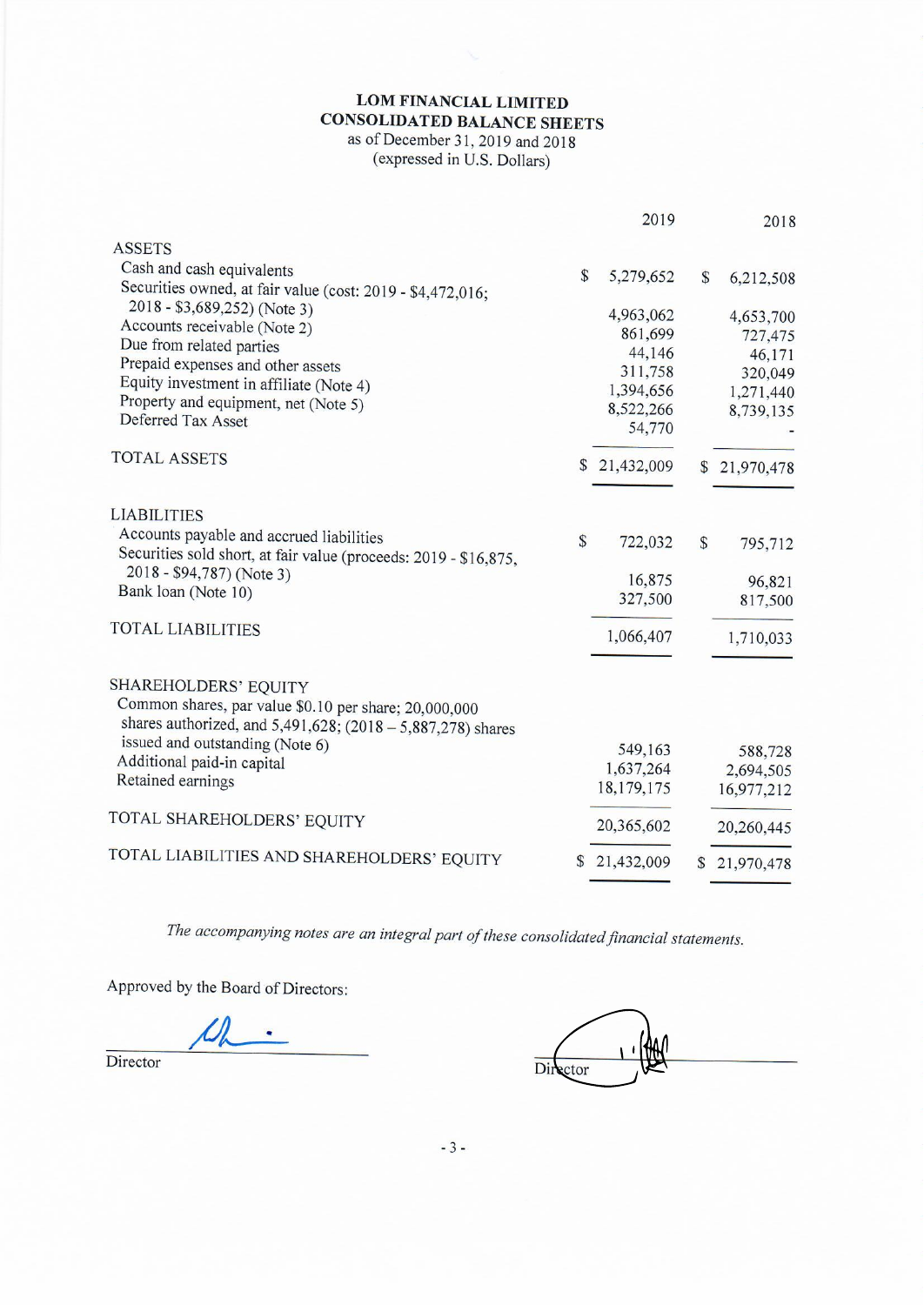# **LOM FINANCIAL LIMITED CONSOLIDATED STATEMENTS OF OPERATIONS**

for the years ended December 31, 2019 and 2018

(expressed in U.S. Dollars)

|                                                                                      | 2019                 | 2018                 |
|--------------------------------------------------------------------------------------|----------------------|----------------------|
| <b>REVENUES</b>                                                                      |                      |                      |
| \$<br>Broking fee income                                                             | 3,845,118            | \$<br>5,259,144      |
| Management and investment advisory fees including related                            |                      |                      |
| party management fees of \$2,435,682 (2018 - \$2,308,012)                            | 5,418,864            | 4,749,285            |
| Net interest income, net of interest expense of \$158,640 (2018-                     |                      |                      |
| \$229,865                                                                            | 1,654,961            | 1,401,954            |
| Rental income, including related party rent of \$264,392 (2018-                      |                      |                      |
| \$310,119)                                                                           | 756,812              | 768,163              |
| Other income                                                                         | 431,200              | 257,245              |
| Income from equity investment in affiliate                                           | 250,966              | 199,171              |
| Foreign exchange income, net                                                         | 501,541              | 389,628              |
| Net trading (loss)/gains on securities owned                                         | (87, 847)            | 831,741              |
| Corporate finance income                                                             | 83,009               | 40,762               |
| Administration and custody fees                                                      | 124,637              | 264,429              |
| <b>TOTAL REVENUES</b>                                                                | 12,979,261           | 14, 161, 522         |
|                                                                                      |                      |                      |
| <b>OPERATING EXPENSES</b>                                                            |                      |                      |
| Employee compensation and benefits<br>Commissions and referral fees                  | 4,190,774            | 4,119,533            |
|                                                                                      | 3,570,088<br>636,554 | 3,856,574<br>629,678 |
| Computer and information services<br>Depreciation of property and equipment (Note 5) | 415,204              | 397,158              |
| Jitney fees                                                                          | 520,837              | 441,675              |
| Professional fees                                                                    | 624,582              | 526,410              |
| Occupancy                                                                            | 811,855              | 811,239              |
| Administration                                                                       | 625,186              | 767,330              |
| Insurance                                                                            | 200,398              | 199,225              |
| Custodial charges                                                                    | 208,888              | 180,965              |
| Mortgage interest                                                                    | 35,451               | 58,186               |
| Net foreign exchange transaction (gains)/losses                                      | (66, 476)            | 96,154               |
| TOTAL OPERATING EXPENSES                                                             | 11,773,341           | 12,084,127           |
| NET INCOME BEFORE TAX                                                                | 1,205,920            | 2,077,395            |
| Income tax (benefit) expense                                                         | 54,770               |                      |
| \$<br>NET INCOME AFTER TAX                                                           | 1,260,690            | \$<br>2,077,395      |
|                                                                                      |                      |                      |
| NET INCOME PER COMMON SHARE                                                          |                      |                      |
| Basic and diluted<br>\$                                                              | 0.22                 | \$<br>0.35           |
| WEIGHTED AVERAGE COMMON SHARES OUTSTANDING:                                          |                      |                      |
| Basic and diluted                                                                    | 5,714,885            | 5,898,588            |

*The accompanying notes are an integral part of these consolidated financial statements.*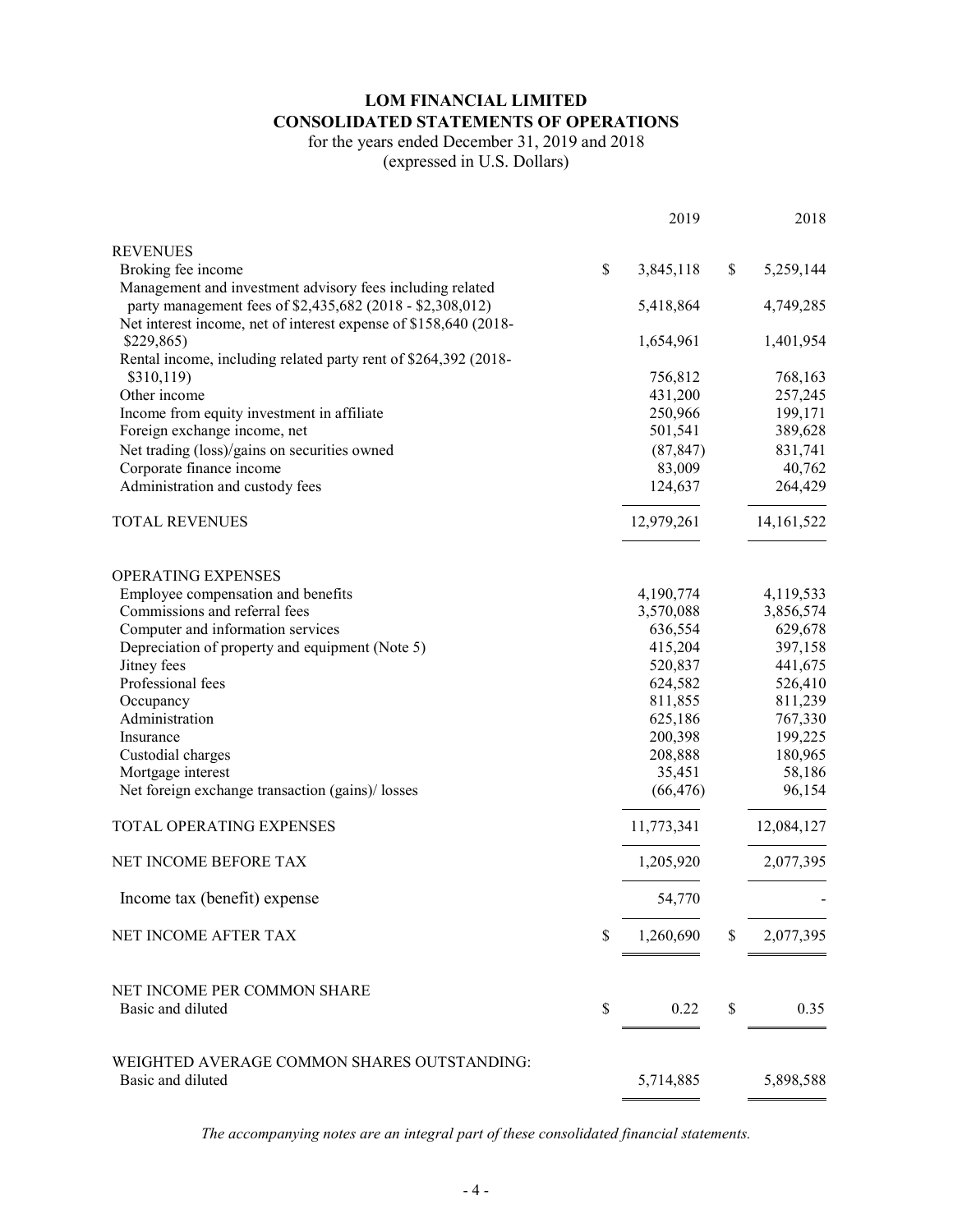# **LOM FINANCIAL LIMITED CONSOLIDATED STATEMENTS OF CHANGES IN SHAREHOLDERS' EQUITY**

for the years ended December 31, 2019 and 2018 (expressed in U.S. Dollars)

|                                            | Common<br>Shares | <b>Share Capital</b> | Additional<br>Paid-in<br>Capital | Retained<br><b>Earnings</b>  |    | <b>Total</b> |
|--------------------------------------------|------------------|----------------------|----------------------------------|------------------------------|----|--------------|
| Balance-December 31, 2017                  | 5,944,878        | \$<br>594,488        | \$<br>2,834,745                  | \$14,958,690                 | S. | 18,387,923   |
| Net income                                 |                  |                      |                                  | 2,077,395                    |    | 2,077,395    |
| Repurchase and retirement of common shares | (57,600)         | (5,760)              | (140,240)                        |                              |    | (146,000)    |
| Dividend                                   |                  |                      |                                  | (58, 873)                    |    | (58, 873)    |
| Balance – December 31, 2018                | 5,887,278        | 588,728              | 2,694,505                        | 16,977,212                   |    | 20,260,445   |
| Net income                                 |                  |                      |                                  | 1,260,690                    |    | 1,260,690    |
| Repurchase and retirement of common shares | (395, 650)       | (39, 565)            | (1,057,241)                      |                              |    | (1,096,806)  |
| Dividend                                   |                  |                      |                                  | (58, 727)                    |    | (58, 727)    |
| Balance-December 31, 2019                  | 5,491,628        | \$<br>549,163        | \$<br>1,637,264                  | $\mathbb{S}^-$<br>18,179,175 | S. | 20,365,602   |
|                                            |                  |                      |                                  |                              |    |              |

*The accompanying notes are an integral part of these consolidated financial statements.*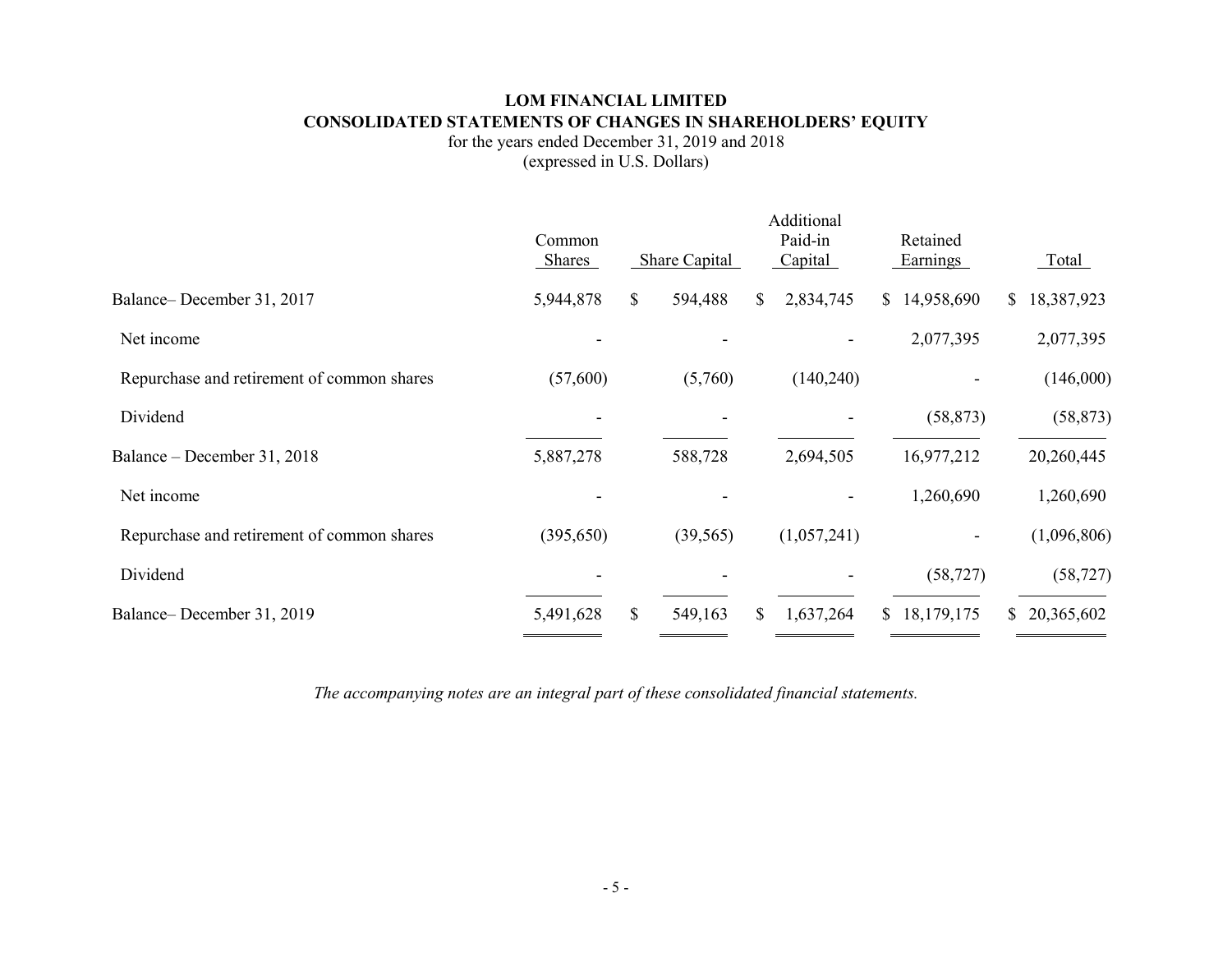# **LOM FINANCIAL LIMITED CONSOLIDATED STATEMENTS OF CASH FLOWS**

for the years ended December 31, 2019 and 2018

(expressed in U.S. Dollars)

|                                                        |      | 2019        |      | 2018       |
|--------------------------------------------------------|------|-------------|------|------------|
| CASH FLOWS FROM OPERATING ACTIVITIES                   |      |             |      |            |
| Net income                                             | \$   | 1,260,690   | \$   | 2,077,395  |
| Adjustments to reconcile net income to net cash        |      |             |      |            |
| provided by operating activities:                      |      |             |      |            |
| Depreciation of property and equipment                 |      | 415,204     |      | 397,158    |
| Income from equity investment in affiliate             |      | (250,966)   |      | (199, 171) |
| Dividends received from equity investment in affiliate |      | 127,750     |      | 718,593    |
| Profit on disposal of property and equipment           |      | (563)       |      |            |
| Changes in operating assets and liabilities:           |      |             |      |            |
| Securities owned                                       |      | (309, 362)  |      | (510, 017) |
| Accounts receivable                                    |      | (134, 224)  |      | 8,504      |
| Due from related parties                               |      | 2,025       |      | (14,695)   |
| Prepaid expenses and other assets                      |      | 8,291       |      | (92,005)   |
| Accounts payable and accrued liabilities               |      | (73,680)    |      | 102, 170   |
| Securities sold short, at fair value                   |      | (79, 946)   |      | 84,732     |
| Provision (benefit) for deferred taxes                 |      | (54,770)    |      |            |
|                                                        |      |             |      |            |
| Total adjustments                                      |      | (350,241)   |      | 495,269    |
| NET CASH PROVIDED BY OPERATING ACTIVITIES              |      | 910,449     |      | 2,572,664  |
| CASH FLOWS FROM INVESTING ACTIVITIES:                  |      |             |      |            |
| Purchase of property and equipment                     |      | (198, 753)  |      | (99, 334)  |
| Proceeds on disposal of property and equipment         |      | 981         |      |            |
|                                                        |      |             |      |            |
| NET CASH USED IN INVESTING ACTIVITIES                  |      | (197,772)   |      | (99, 334)  |
| CASH FLOWS FROM FINANCING ACTIVITIES:                  |      |             |      |            |
| Repurchase of common shares                            |      | (1,096,806) |      | (146,000)  |
| Dividend paid                                          |      | (58, 727)   |      | (58, 873)  |
|                                                        |      |             |      |            |
| Bank loan, net of repayments                           |      | (490,000)   |      | 817,500    |
| NET CASH (USED IN)/ PROVIDED BY FINANCING ACTIVITIES   |      | (1,645,533) |      | 612,627    |
| NET (DECREASE)/ INCREASE IN CASH AND CASH EQUIVALENTS  |      | (932, 856)  |      | 3,085,957  |
|                                                        |      |             |      |            |
| CASH AND CASH EQUIVALENTS, BEGINNING OF YEAR           |      | 6,212,508   |      | 3,126,551  |
| CASH AND CASH EQUIVALENTS, END OF YEAR                 | \$   | 5,279,652   | $\$$ | 6,212,508  |
|                                                        |      |             |      |            |
| SUPPLEMENTAL DISCLOSURE OF CASH FLOW INFORMATION       |      |             |      |            |
| Interest paid                                          | $\$$ | 194,091     | \$   | 288,051    |

*The accompanying notes are an integral part of these consolidated financial statements.*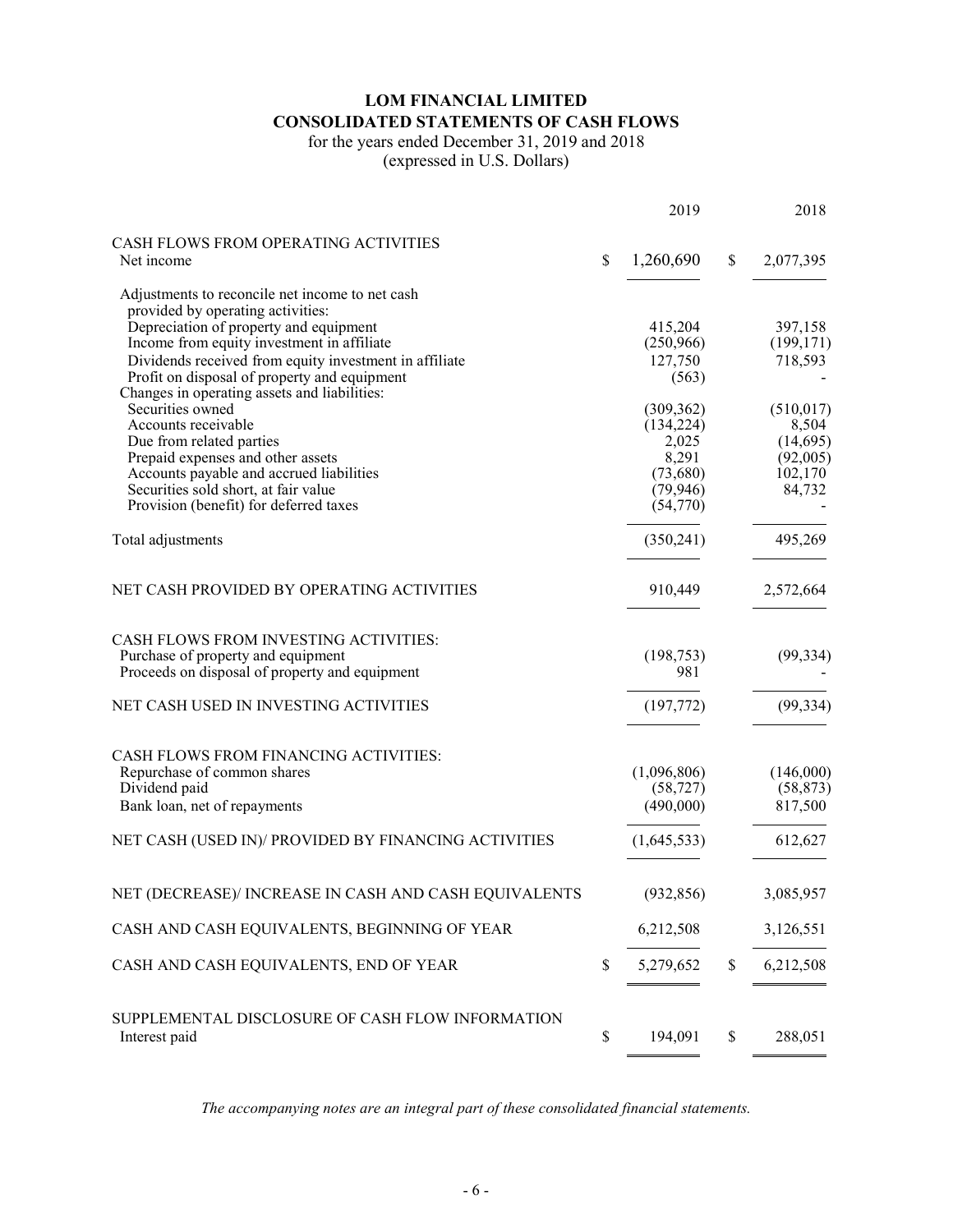(expressed in U.S. Dollars)

#### 1. DESCRIPTION OF BUSINESS

LOM Financial Limited ("LOMFL"), a holding company for several wholly owned subsidiaries, was incorporated on May 1, 1996 under the laws of Bermuda. The common shares of LOMFL are publicly traded and listed on the Bermuda Stock Exchange. LOMFL, collectively, with its subsidiaries, is referred to as the "Company" or the "LOM Group of Companies."

A description of the operations of LOMFL's wholly-owned subsidiaries is as follows:

LOM Financial (Bermuda) Limited ("LOMF BDA") was incorporated in 1998 to provide investment and financial advice, brokerage services and discretionary investment management services. LOMF BDA is domiciled and operates in Bermuda and is regulated under the Investment Business Act (2003) of Bermuda. LOMF BDA opened a branch office in Grand Cayman in January 2018, LOM Financial Cayman ("LOMF CAY"). LOMF CAY is registered with the Cayman Islands Monetary Authority with an "excluded person" exemption to the Cayman Securities Investment Business Law (SIBL); LOMF CAY is regulated by the Bermuda Monetary Authority and comes under LOMF BDA's investment business license.

LOM Financial (Bahamas) Limited ("LOMF BAH") was incorporated in 2001 in the Commonwealth of The Bahamas and is regulated by the Securities Commission of the Bahamas. LOMF BAH is domiciled in the Bahamas and is engaged in a single line of business as a Bahamian broker-dealer, which comprises several classes of service, including principal transactions, agency transactions and the provision of investment advisory services.

LOM Asset Management Limited was incorporated in 1995 to offer its services as investment consultant, manager and advisor. LOM Asset Management Limited is domiciled and operates in Bermuda and is regulated under the Investment Business Act (2003) of Bermuda.

Global Custody & Clearing Limited ("GCCL") was incorporated in 1992, to provide custody, settlement, information technology and execution services as well as certain finance, human resources and administrative services to other companies in the LOM Group of Companies. GCCL operates in Bermuda and is regulated under the Investment Business Act (2003) of Bermuda.

LOM Properties Limited was incorporated in 1996 to hold property for LOMFL in Bermuda and Bahamas.

LOM Corporate Finance Ltd. ("LOMCF") was incorporated in 1998 to offer services to source, value, document and close capital investments in growing companies. LOMCF is domiciled and operates in Bermuda.

Donald & Co. Limited, a Bermuda company, was incorporated in 2013 to perform nominee services.

LOM Nominees Limited, a Bermuda company, was incorporated in 1994 to perform nominee services.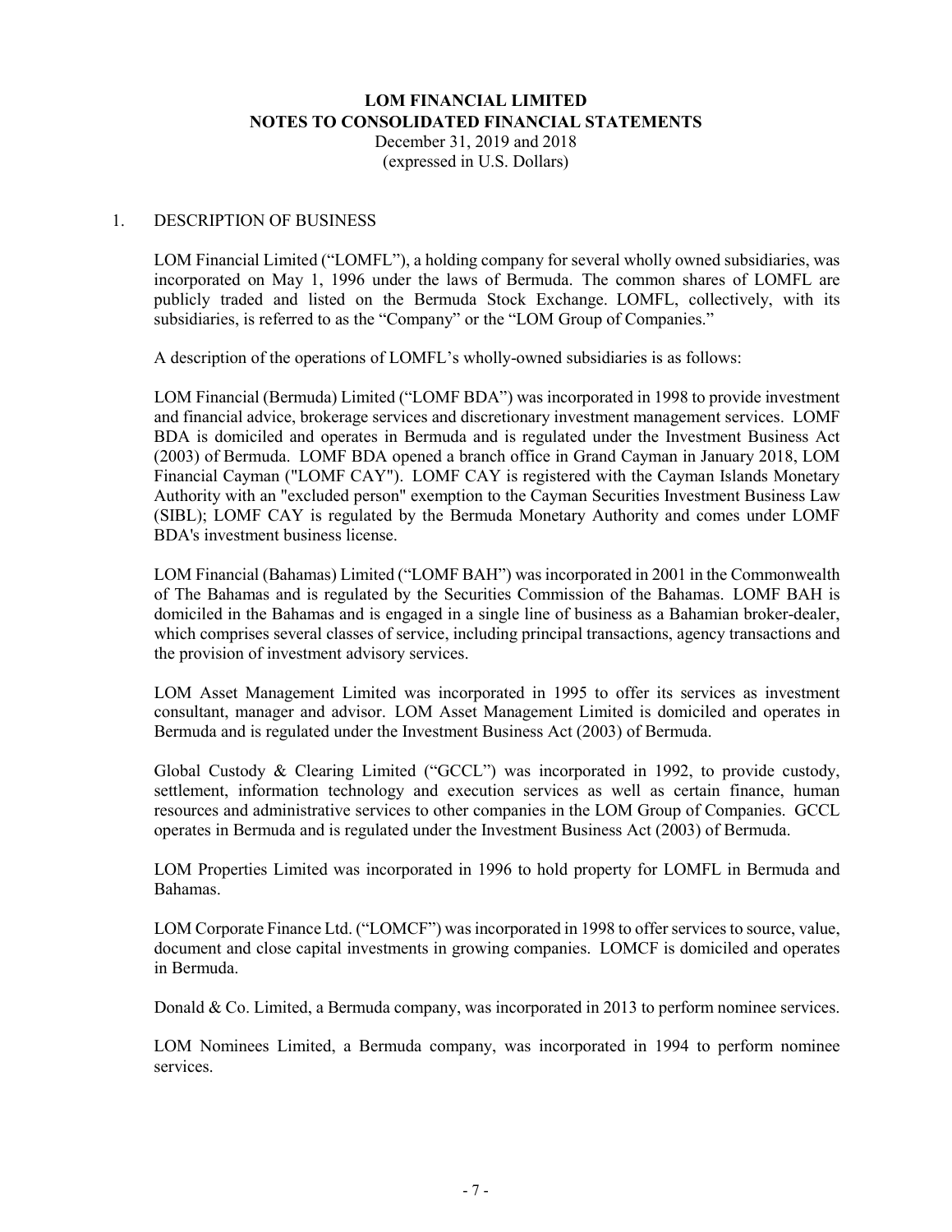December 31, 2019 and 2018 (expressed in U.S. Dollars)

#### 1. DESCRIPTION OF BUSINESS (Cont'd)

LOM (UK) Limited was incorporated in the United Kingdom in 2004 to market the LOM Group of Companies services to intermediaries in Europe. It also provides IT, Marketing and Administration services to the LOM Group of Companies.

LOM Global Admin Inc. was incorporated in the Philippines in 2016 to provide the group with marketing support in Asia. The Company is registered with the Philippines Securities and Exchange Commission.

#### 2. SUMMARY OF SIGNIFICANT ACCOUNTING POLICIES

The accompanying consolidated financial statements have been prepared in accordance with accounting principles generally accepted in the United States of America ("U.S. GAAP"). Certain of the prior year balances have been reclassified to conform to the presentation adopted for the current year.

#### *Principles of Consolidation and Basis of Presentation*

The consolidated financial statements include the financial statements and results of operations of all wholly-owned subsidiaries listed in Note 1 above. All inter-company balances and transactions are eliminated on consolidation.

#### *Broking Fee Income and Jitney Fees*

Broking fee income represents amounts charged to clients for brokerage services and related jitney fees are amounts charged to the Company by the executing broker. Revenue and expenses related to brokerage services is recognized when the customer obtains the benefit of such services, at the time of trade execution.

#### *Management and Investment Advisory Fees*

The LOM Group of Companies receives management fees and investment advisory fees for managing assets on a discretionary basis for both private and institutional clients.

Revenue from contracts with customers related to management fee, is recognized over time as customers benefit from the services as they are performed.

Substantially all investment management fees are determined by the value of assets under management. At contract inception, no revenue is estimated as the fees are dependent on assets under management which are susceptible to market factors outside of the Company's control.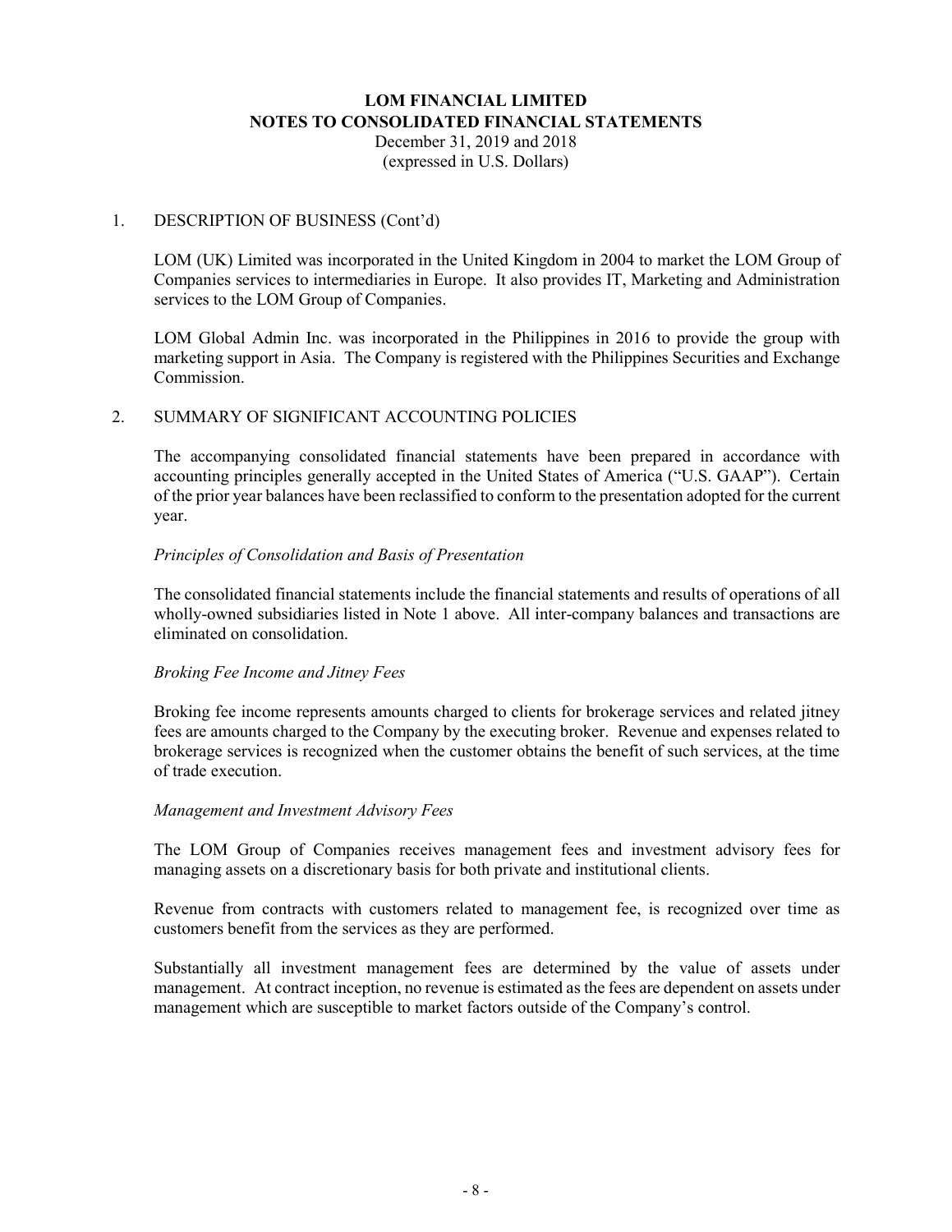December 31, 2019 and 2018 (expressed in U.S. Dollars)

#### 2. SUMMARY OF SIGNIFICANT ACCOUNTING POLICIES (Cont'd)

*Management and Investment Advisory Fees (cont'd)*

Therefore, substantially all Investment Management services revenue is recognized using a timebased output method as the customers benefit from the services over time and as the assets under management are known or determinable during each reporting period based on contractual fee schedules.

The LOM Group of Companies also earns management fees from the following mutual funds (collectively referred to as the LOM Sponsored Funds), which are recorded on an accrual basis and recognized on a monthly basis, based on the net asset values:

- LOM Funds SAC Limited (listed on the Bermuda Stock Exchange)
	- a. LOM Money Market Fund (USD, CAD, GBP)
	- b. LOM Fixed Income Fund (USD, CAD, EUR, GBP)
	- c. LOM Equity Growth Fund
	- d. LOM Balanced Fund
	- e. LOM Stable Income Fund
	- f. LOM Emerging Market Fund
- LOM Junior Resources Fund Limited
	- Burnaby Special Funds SAC Ltd.
		- a. Burnaby QGF Fund

The Company also earns a performance fee on the LOM Emerging Markets Fund. This fee is 20 percent of the increase in the value of the NAV above the prior quarter's NAV provided the quarterly performance is positive and the Fund NAV exceeds the 'high water market' level. The high watermark is defined as the NAV for the latest quarter for which a fee was crystallized and paid. This fee was discontinued from July 6, 2019 onwards.

#### *Foreign Exchange Income, net*

Foreign exchange income represents income earned from foreign currency transactions facilitated for customers and are based on the current foreign exchange rates, and is net of foreign exchange fees charged by external brokers. Electronic foreign exchange (FX) services are dependent on the volume of actual transactions initiated through the Company's electronic exchange platforms. Revenue is recognized over time using a time-based measure as access to, and use of, the electronic exchange platforms is made available to the customer and the activity is determinable. A spread is captured by the Company at the time of an FX execution and a gain/loss is then booked monthly based on the market movement of those positions the company.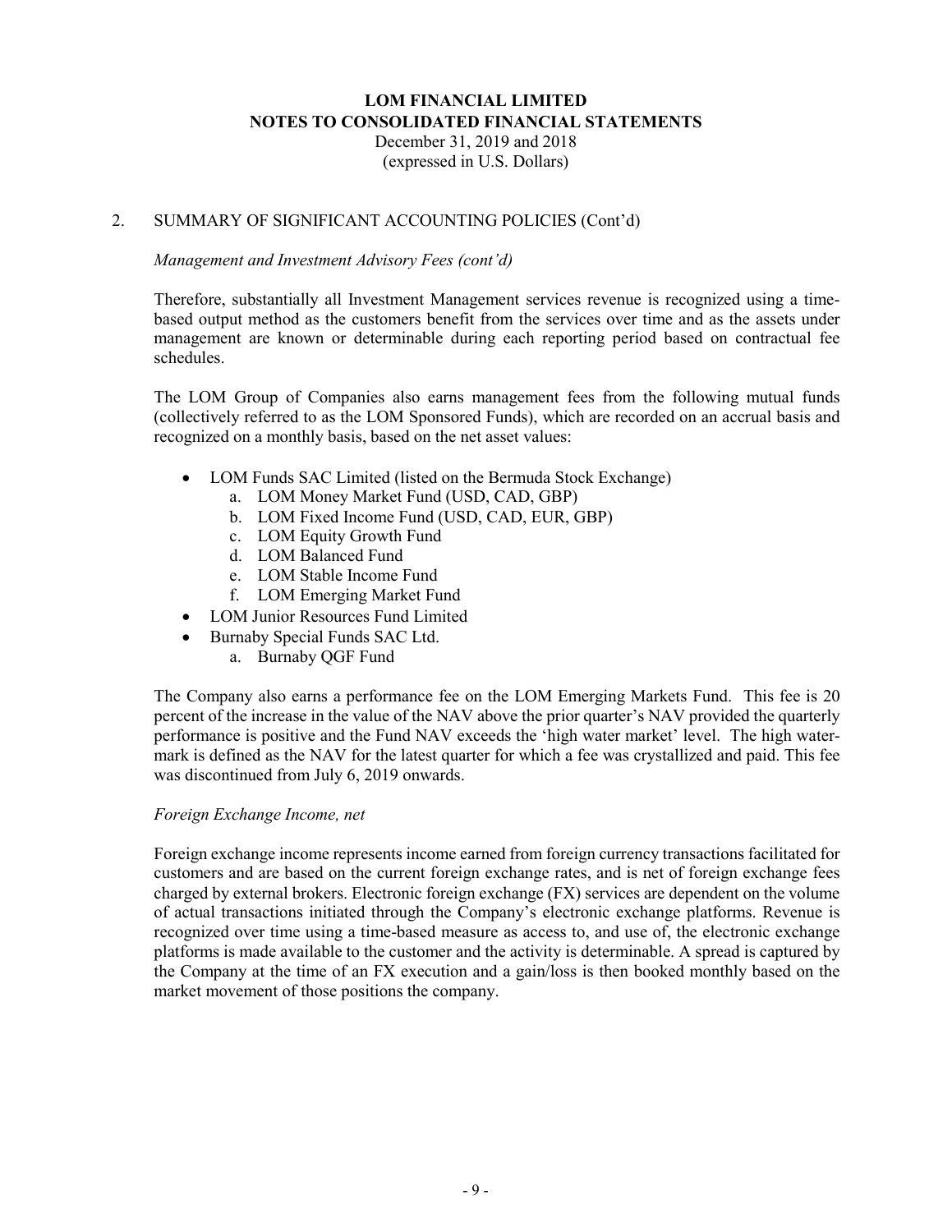(expressed in U.S. Dollars)

#### 2. SUMMARY OF SIGNIFICANT ACCOUNTING POLICIES (Cont'd)

#### *Corporate Finance Income*

Corporate finance income consists of fees earned from clients participating in private placements of securities, generally for privately held companies, and is received in the form of cash, securities or warrants from its underlying investments. When corporate finance income is received in the form of securities, the Company records income based on the fair value of the securities received as of the date of the transaction. Fair value is the last reported sales price on the main market in which the investments trade on the date of valuation. Where there are no sales on that day, the mid-market prices are used. Where income is received in the form of warrants, the Board of Directors determines a price based on the fair value of the warrant.

#### *Administration and Custody Fees*

Administration fees, charged for the administrative and custodial services provided to the LOM Sponsored Funds, are recorded on an accrual basis over the period during which the service is provided. Revenue from contracts with customers related to custody fee revenue, is recognized over time as customers benefit from the services as they are performed. Substantially all custody fee revenue fees are determined by the value of assets under management. At contract inception, no revenue is estimated as the fees are dependent on assets under management which are susceptible to market factors outside of the Company's control.

#### *Net Interest Income*

Net interest income is a combination of interest earned on or paid to clients based on their daily cash balances and interest received or paid on the Company's cash balances from and to brokers, custodians and related parties (see Note 8). Revenue related to interest income is recognized over time as customers benefit from the services as they are performed. All interest revenue fees earned from customers are determined by the value of the customers overdrawn cash positions with the daily interest charged on that daily balance. Interest amounts are charged to clients on a monthly basis. At contract inception, no revenue is estimated as the fees are dependent on the client's cash balance.

#### *Cash and Cash Equivalents*

The Company has defined cash equivalents as highly liquid investments, with original maturities of 90 days or less that are not held for sale in the ordinary course of business. Cash and cash equivalents can include time deposits, money market funds and U.S. Treasury bills with original maturities of 90 days or less.

#### *Contract balances*

As of December 31, 2019, net receivables of \$816,559 (2018 - \$695,448), included fees receivable, representing amounts billed or currently billable to or due from customers related to revenue from contracts with customers. As performance obligations are satisfied, we have an unconditional right to payment following which billing is generally performed monthly.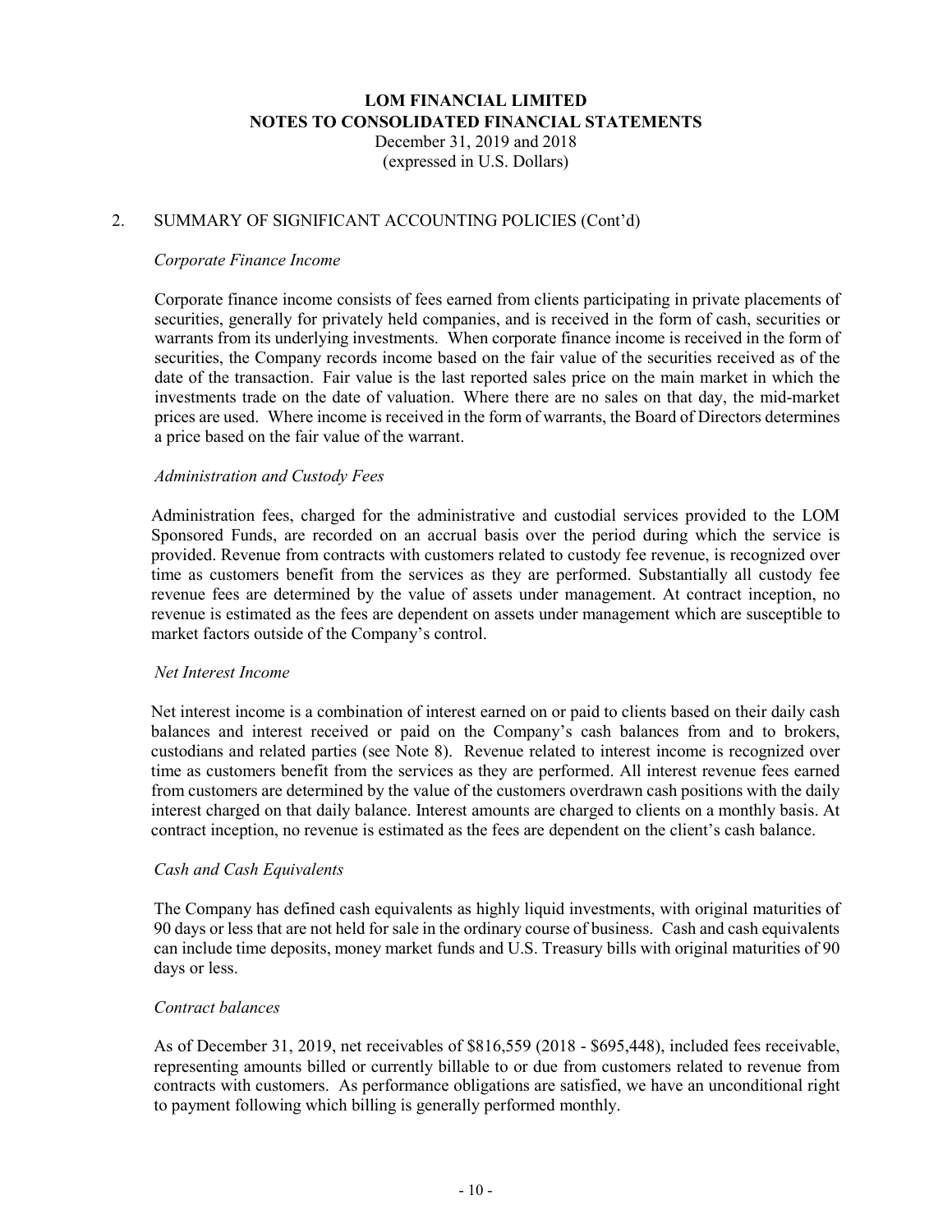(expressed in U.S. Dollars)

#### 2. SUMMARY OF SIGNIFICANT ACCOUNTING POLICIES (Cont'd)

#### *Contract balances (Cont'd)*

No adjustments are made to the promised amount of consideration for the effects of a significant financing component as the period between when we transfer a promised service to a customer and when the customer pays for that service is expected to be one year or less.

#### *Property and Equipment*

Property and equipment is stated at cost, net of accumulated depreciation. The costs of normal maintenance and repairs are charged to expense in the year incurred. Expenditures which significantly improve or extend the life of an asset are capitalized and depreciated over the asset's remaining useful life.

Depreciation is recorded on a straight-line basis over the estimated useful lives of the related assets. Leasehold improvements are amortized over the lesser of the life of the asset or the remaining lease term. Upon sale or disposition of an asset, the related cost and accumulated depreciation are removed and the resultant gain or loss, if any, is reflected in earnings.

The useful lives of the Company's assets are as follows:

| Building                       | 40 years      |
|--------------------------------|---------------|
| Computer hardware and software | $3 - 5$ years |
| Furniture and fittings         | 4 years       |
| Leasehold improvements         | $4 - 6$ years |
| Equipment                      | 4 years       |

#### *Unclaimed Cash and Securities*

Client funds received and unclaimed after a three-year period are included as income under the category of other income. Securities received and unclaimed after a five-year period are sold and included as income under the category of other income.

#### *Foreign Currency Transactions and Balances*

The Company has adopted U.S. Dollars as its functional currency for LOMFL and all subsidiaries (including LOM (UK) Limited and Global Admin Inc.) because the majority of the Company's transactions and assets under management are denominated in U.S. Dollars. Bermuda Dollars and Bahamian Dollars trade at par with the U.S. Dollar; t[herefore, no foreign currency translation gains or losses are recorded in the accompanying consolidated financial statements. Foreign currency transaction gains or losses are recorded at the prevailing foreign exchange rates on the date of the transaction and are reflected in earnings for the year in the accompanying consolidated statement of operations.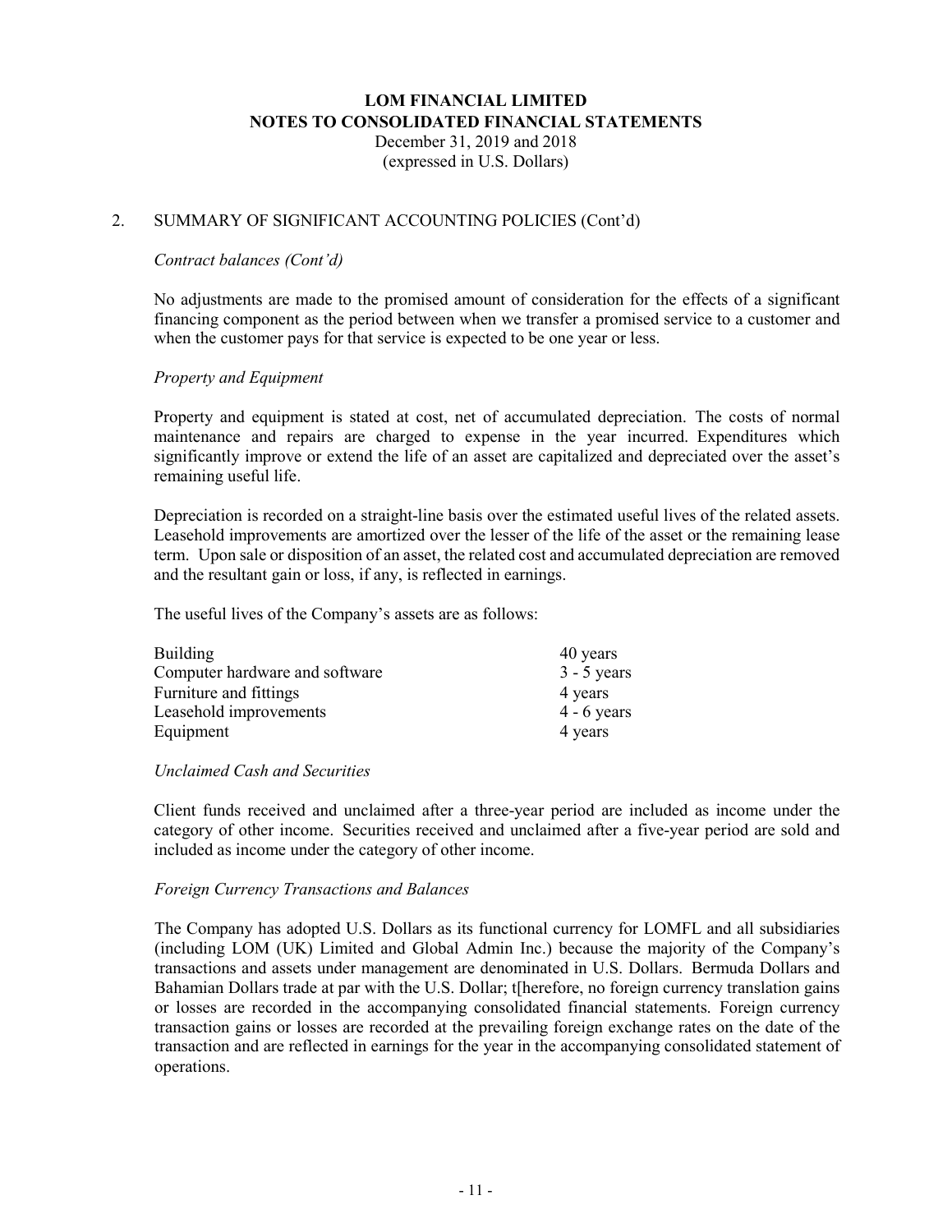December 31, 2019 and 2018 (expressed in U.S. Dollars)

#### 2. SUMMARY OF SIGNIFICANT ACCOUNTING POLICIES (Cont'd)

#### *Securities Owned*

Securities owned are investments such as bonds and equities that are both marketable and nonmarketable. These investments consist of trading investments, securities received as income from corporate finance transactions, privately held securities, and other strategic investments. Realized and unrealized gains or losses on trading securities and strategic investments are reflected in earnings as net trading gains and losses in the consolidated statements of operations. Realized gains or losses are based on the average cost method of securities purchased and sold. Security transactions are recorded on a trade date basis. Marketable securities are valued at the last reported sales price on the principal market in which the investments trade on the date of valuation. Where there are no sales on that day, the mid-market prices are used. For securities with no readily available market price or where the security is restricted, the securities are recorded at the estimated fair value in accordance with U.S. GAAP. The use of different assumptions or valuation techniques could produce materially different estimates of fair value. These securities have been valued with reference to observable and unobservable inputs or valuation models that make use of certain quantitative and qualitative inputs for similar securities traded in active markets, in accordance with U.S. GAAP (see Note 3, Fair Value Measurements).

#### *Investments Recorded Under the Equity Method*

For investments in entities that do not constitute a Variable Interest Entity ("VIE"), or for investments in securities owned and held as trading investments which are held at fair value, the Company considers other U.S. GAAP guidance, as required, in determining (i) consolidation of the entity if the Company's ownership interests comprise a majority of its outstanding voting shares or otherwise control the entity, or (ii) application of the equity method of accounting if the Company does not have direct or indirect control of the entity, with the initial investment carried at cost and subsequently adjusted for the Company's share of net income or loss and cash contributions and distributions to and from these entities.

If events or circumstances indicate that the fair value of an investment accounted for using the equity method has declined below its carrying value and the Company considers the decline to be "other than temporary," the investment is written down to fair value and an impairment loss is recognized. The evaluation of impairment for an investment would be based on a number of factors, including financial condition and operating results for the investment, inability to remain in compliance with provisions of any related debt agreements, and recognition of impairments by other investors. Impairment recognition would negatively impact the recorded value of the Company's investment and reduce net income.

#### *Fair Value of Financial Instruments*

The Company's financial instruments consist primarily of cash and cash equivalents, accounts receivable, securities owned, securities sold short, accounts payable and accrued liabilities. The book value of cash and cash equivalents, accounts receivable, and accounts payable is considered to be representative of their fair value because of their short term maturities.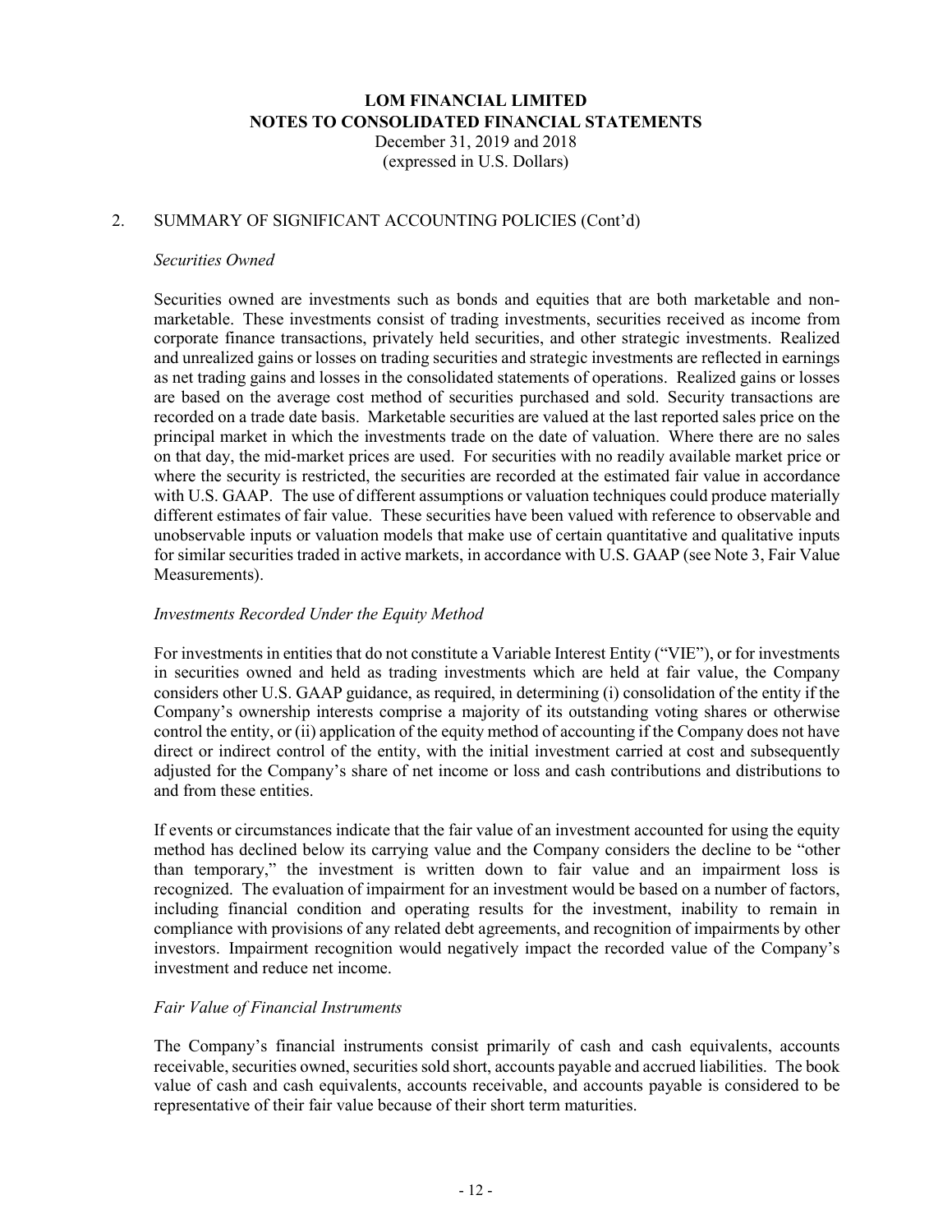(expressed in U.S. Dollars)

#### 2. SUMMARY OF SIGNIFICANT ACCOUNTING POLICIES (Cont'd)

#### *Fair Value Measurements*

ASC 820 "Fair Value Measurements" defines fair value, establishes a framework for measuring fair value in accordance with generally accepted accounting principles, and expands disclosures about fair value measurements. Fair value is the price that would be received to sell an asset or paid to transfer a liability in an orderly transaction between market participants at the measurement date. ASC 820 applies to all assets and liabilities that are measured and reported on a fair value basis (see Note 3, Fair Value Measurements).

#### *Concentration of Credit Risk*

Financial instruments that potentially subject the Company to a concentration of credit risk principally consist of cash and cash equivalents, employee loans and securities owned. The Company has its cash and cash equivalents and securities placed with major international and local financial institutions. As part of its cash management process, the Company performs continuous evaluation of the relative credit standing of these institutions.

#### *Use of Estimates*

The preparation of consolidated financial statements in conformity with U.S. GAAP requires management to make estimates and assumptions that affect the reported amounts of assets and liabilities and disclosure of contingent assets and liabilities at the date of the consolidated financial statements and the reported amounts of revenues and expenses during the reporting period. Management bases its estimates on historical experience and on various assumptions that are believed to be reasonable under the circumstances, the results of which form the basis for making judgments about the carrying values of assets and liabilities that are not readily apparent from the other sources. The most significant estimates include estimates recorded for the fair market value of privately held securities. On a continual basis, management reviews its estimates utilizing currently available information, changes in facts and circumstances, historical experience and reasonable assumptions. After such reviews, and if deemed appropriate, those estimates are adjusted accordingly. Actual results could differ from those estimates.

#### *Net Income Per Common Share*

The Company calculates basic net income per common share and diluted net income per common share assuming dilution. Basic net income per common share is calculated by dividing net income attributable to common shareholders by the weighted average number of common shares outstanding during the period. Diluted net income per common share is calculated by dividing the net income attributable to common shareholders by the weighted average number of common shares outstanding during the period, plus potential dilutive common shares.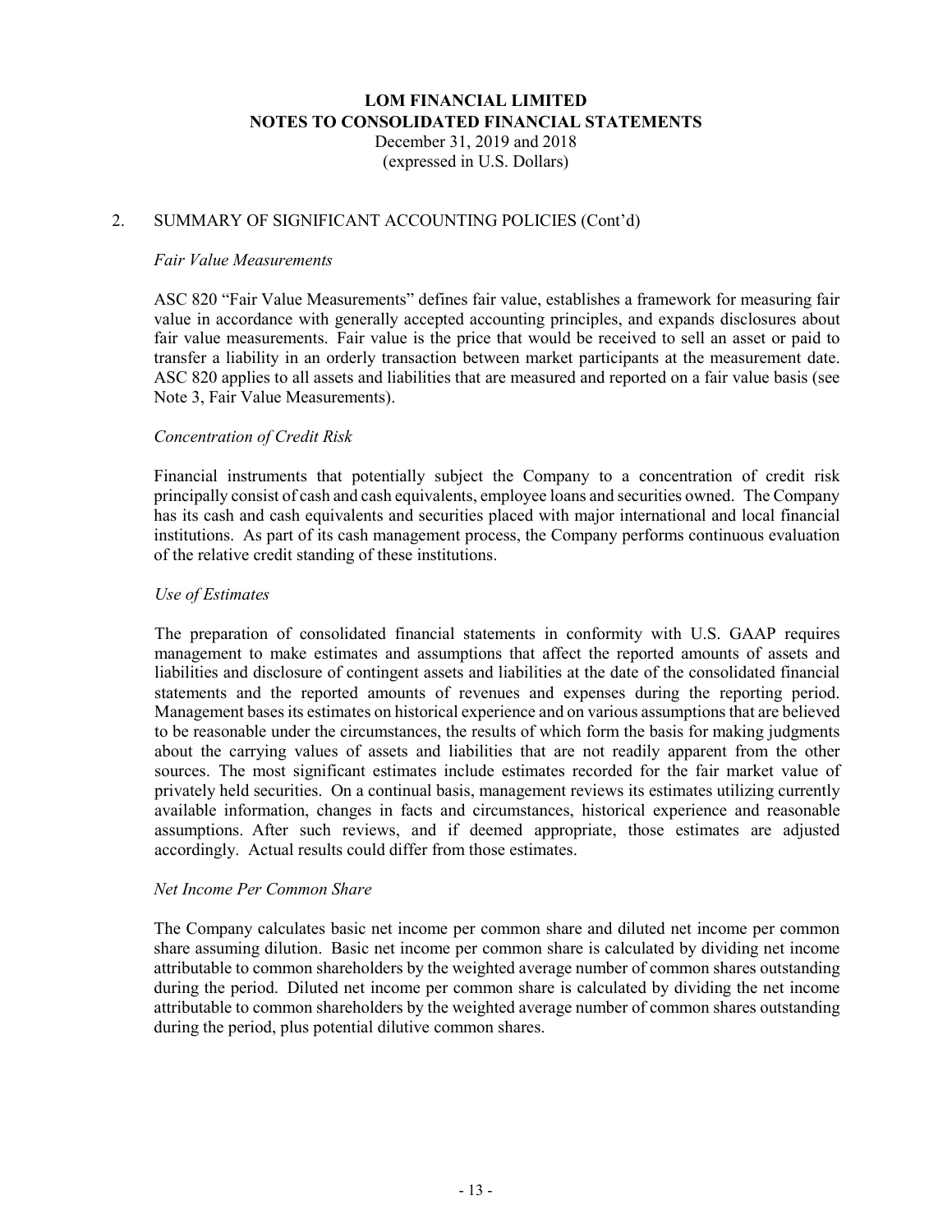(expressed in U.S. Dollars)

#### 2. SUMMARY OF SIGNIFICANT ACCOUNTING POLICIES (Cont'd)

#### *Securities Sold Short*

The Company may sell a security it does not own in anticipation of a decline in fair value of the security, or as a hedge against similar securities owned. When the Company sells a security short, it must borrow the security sold short and deliver it to the broker-dealer through which it made the short sale. Obligations related to securities sold short are recorded as a liability at fair value. Realized and unrealized gains and losses are recorded in net trading losses/gains in the consolidated statement of operations. A gain, limited to the price at which the Company sold the security short, or a loss, unlimited in size, is recognized on a monthly basis.

#### *There were no new Accounting Standards adopted in 2019*

The use of different assumptions and/or estimation methodologies may have a material effect on the estimated fair values. Accordingly, the estimates presented herein are not necessarily indicative of the amounts that could be realized in a current market exchange and there can be no assurance that the fair values for these investments will be fully realizable upon their ultimate disposition or reflective of future fair values. Because of the inherent uncertainty of valuation, the estimated fair values of certain privately held investments may differ significantly from values that would have been used had an observable market for the privately held investment existed, and the differences could be material.

Based on the inputs used in the valuation techniques described above, financial instruments are categorized according to the fair value hierarchy prescribed by ASC 820. The fair value hierarchy ranks the quality and reliability of the information used to determine fair values.

Financial assets carried at fair value are classified and disclosed in one of the following three categories:

- Level 1 Observable inputs that reflect quoted market prices are available in active markets for identical assets or liabilities as of the reporting date. The types of investments in Level 1 include listed equities and monetary gold.
- Level 2 Observable inputs, other than Level 1 prices, such as quoted prices in active markets for similar assets and liabilities, quoted prices for identical or similar assets and liabilities in markets that are not active, or other inputs that are observable or can be corroborated by observable market data. Investments in this category include less liquid and restricted equity securities and securities in markets for which there are few transactions (inactive markets).
- Level 3 Unobservable inputs that are supported by little or no market activity and that are significant to the fair value of the assets or liabilities. This includes certain pricing models, discounted cash flow methodologies and similar techniques that use significant unobservable inputs. Investments in this category include investments in private companies.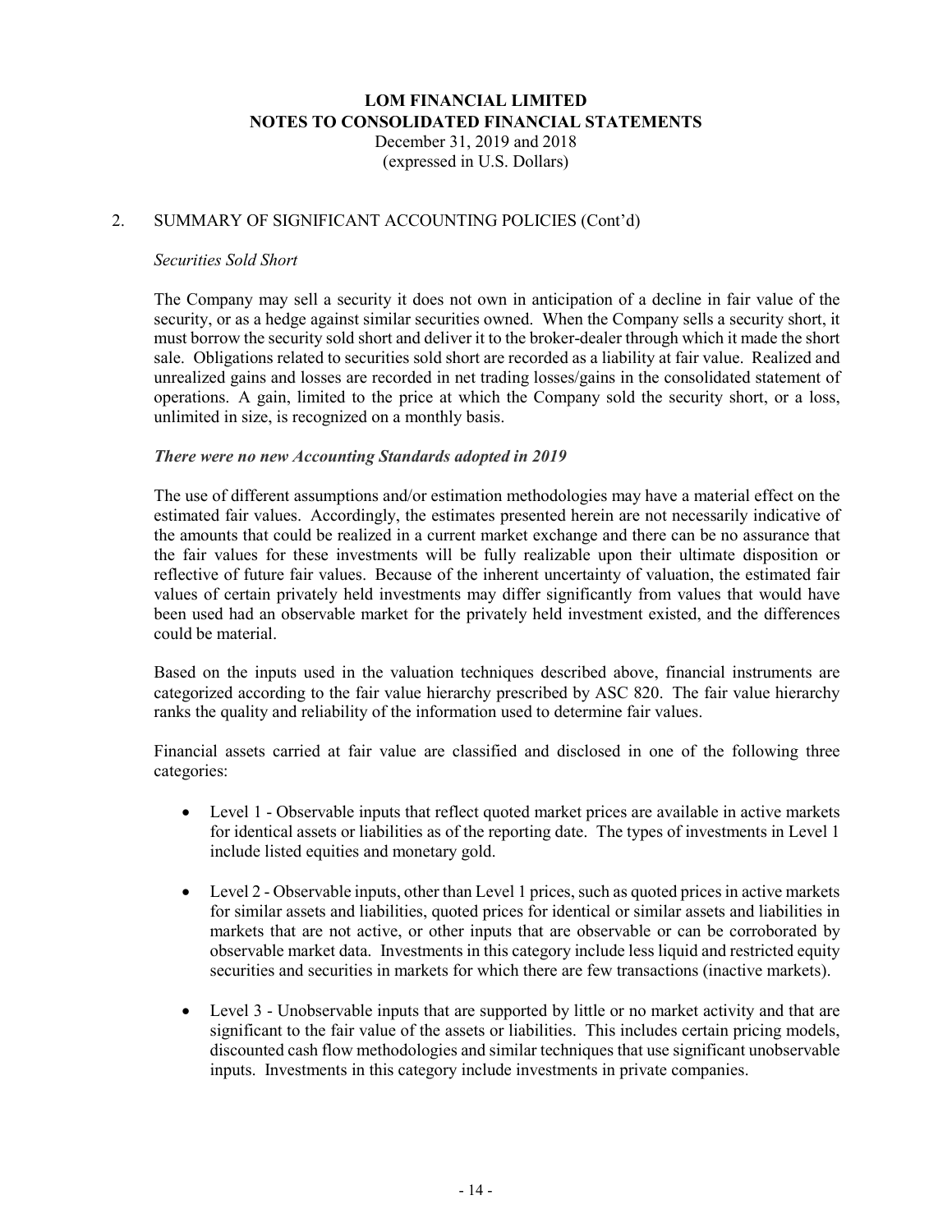(expressed in U.S. Dollars)

#### 3. SECURITIES OWNED AND FAIR VALUE MEASUREMENTS (Cont'd)

#### *Income Approach (Cont'd)*

In certain cases, the inputs used to measure fair value may fall into different levels of the fair value hierarchy. In such cases, the assignment of the asset within the fair value hierarchy is based on the lowest level of input that is significant to the fair value measurement. The Company's assessment of the significance of a particular input to the fair value measurement in its entirety requires judgment, and considers factors specific to the asset.

When determination is made to classify a financial instrument within Level 3, the determination is based upon the lack of significance of the observable parameters to the overall fair value measurement. However, the fair value determination for Level 3 financial instruments may include observable components.

The following are the Company's major categories of assets measured at fair value on a recurring basis at December 31, 2019 and 2018, categorized by the ASC 820 fair value hierarchy:

Fair Value Measurements at December 31, 2019:

| Description                    | Level 1       |              | Level 2 |              | Level 3   | Total           |
|--------------------------------|---------------|--------------|---------|--------------|-----------|-----------------|
| Assets:                        |               |              |         |              |           |                 |
| <b>Equity Securities:</b>      |               |              |         |              |           |                 |
| Investment exchange            | \$            | \$           |         | $\mathbb{S}$ | 1,209,767 | \$<br>1,209,767 |
| Pharmaceutical                 |               |              | 108,630 |              | 100,119   | 208,749         |
| Energy                         |               |              |         |              | 138,627   | 138,627         |
| Media                          |               |              |         |              | 2,132,241 | 2,132,241       |
| Mining                         | 36            |              | 9,269   |              | 186,068   | 195,373         |
| Technology                     |               |              |         |              | 397,560   | 397,560         |
| Other                          | 13,379        |              | 7,966   |              | 92,627    | 113,972         |
| <b>Total Equity Securities</b> | 13,415        |              | 125,865 |              | 4,257,009 | 4,396,289       |
| Commodities:                   |               |              |         |              |           |                 |
| Gold                           | 566,773       |              |         |              |           | 566,773         |
| <b>Total Assets</b>            | \$<br>580,188 | $\mathbb{S}$ | 125,865 | $\mathbb{S}$ | 4,257,009 | \$<br>4,963,062 |
| Liabilities:                   |               |              |         |              |           |                 |
| Gold                           | \$<br>16,875  | \$           |         | \$           |           | \$<br>16,875    |
| <b>Total Liabilities</b>       | \$<br>16,875  | \$           |         | \$           |           | \$<br>16,875    |
|                                |               |              |         |              |           |                 |

- 15 -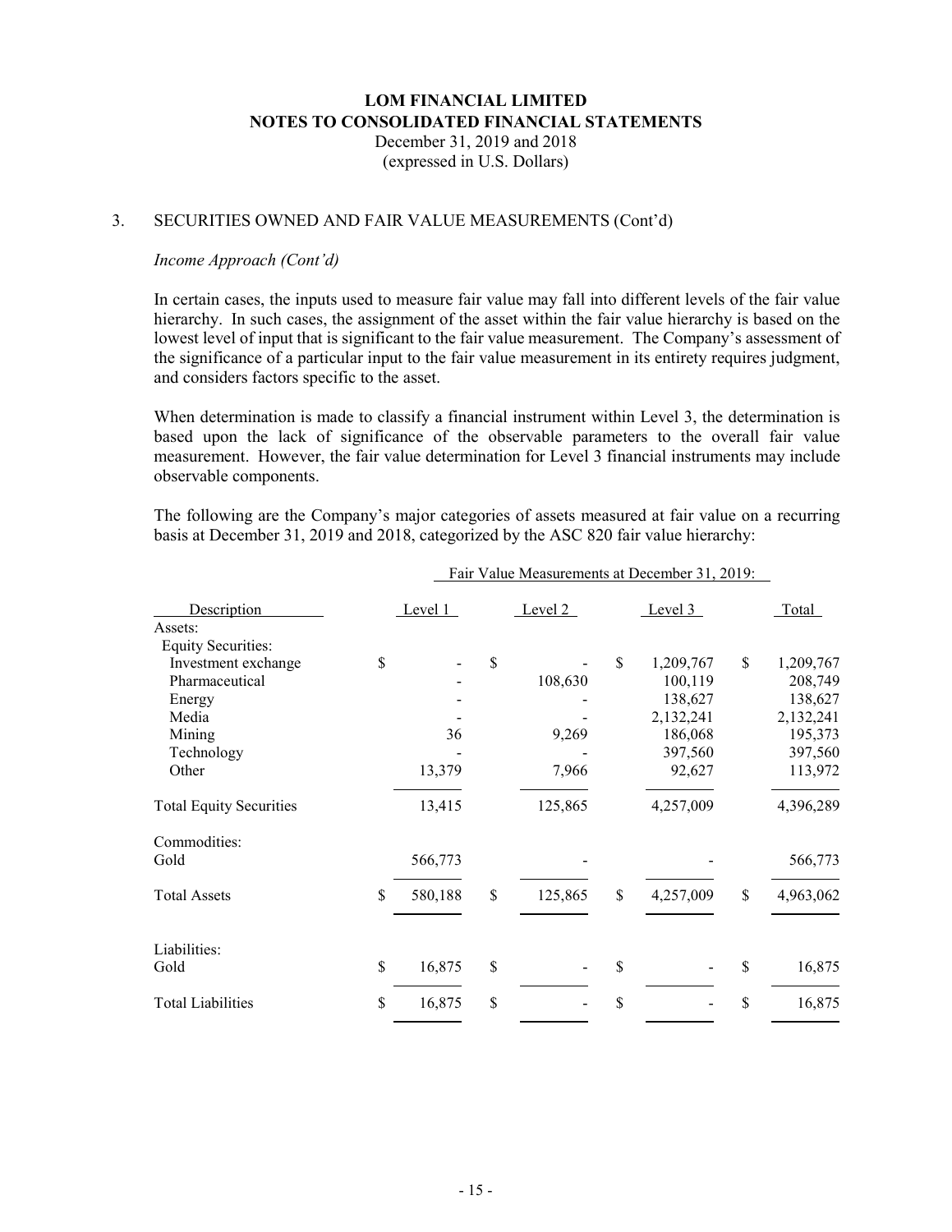December 31, 2019 and 2018 (expressed in U.S. Dollars)

#### 3. SECURITIES OWNED AND FAIR VALUE MEASUREMENTS (Cont'd)

| Fair Value Measurements at December 31, 2018: |                  |         |        |                     |    |           |  |
|-----------------------------------------------|------------------|---------|--------|---------------------|----|-----------|--|
| Level 1                                       |                  | Level 2 |        | Level 3             |    | Total     |  |
|                                               |                  |         |        |                     |    |           |  |
|                                               |                  |         |        |                     |    |           |  |
|                                               | \$               |         |        | 1,031,552           | \$ | 1,031,552 |  |
|                                               |                  |         |        |                     |    | 411,999   |  |
|                                               |                  | 36,316  |        | 117,306             |    | 153,622   |  |
|                                               |                  |         |        | 2,520,445           |    | 2,520,445 |  |
| 23                                            |                  | 92,869  |        | 177,132             |    | 270,024   |  |
| 6,186                                         |                  | 61,938  |        | 84,165              |    | 152,289   |  |
| 418,208                                       |                  | 191,123 |        | 3,930,600           |    | 4,539,931 |  |
|                                               |                  |         |        |                     |    |           |  |
| 113,769                                       |                  |         |        |                     |    | 113,769   |  |
| 531,977                                       | \$               | 191,123 | \$     | 3,930,600           | \$ | 4,653,700 |  |
|                                               |                  |         |        |                     |    |           |  |
|                                               |                  |         |        |                     |    |           |  |
|                                               |                  |         |        |                     |    | 94,789    |  |
|                                               |                  |         |        |                     |    | 2,032     |  |
| 2,032                                         | \$               | 94,789  | \$     |                     | \$ | 96,821    |  |
|                                               | 411,999<br>2,032 | \$      | 94,789 | \$<br>$\mathcal{S}$ |    | \$        |  |

The following is a reconciliation of the beginning and ending balances for the Company's assets measured at fair value on a recurring basis using significant unobservable inputs (Level 3) during the year ended December 31, 2019 and 2018:

|                                                                                           |    | 2019       |   | 2018      |
|-------------------------------------------------------------------------------------------|----|------------|---|-----------|
| Assets:                                                                                   |    |            |   |           |
| Balance, January 1                                                                        | \$ | 3,930,600  | S | 3,306,513 |
| Transfers from level 3 to level 2                                                         |    |            |   |           |
| Purchases                                                                                 |    | 520,821    |   | 106,669   |
| Net change in unrealized (losses)/ gains                                                  |    | (194, 412) |   | 517,418   |
| Balance, December 31                                                                      | S  | 4,257,009  | S | 3,930,600 |
| Change in unrealized (losses)/ gains relating to<br>investments still held at December 31 | S  | (194, 412) | S | 517,418   |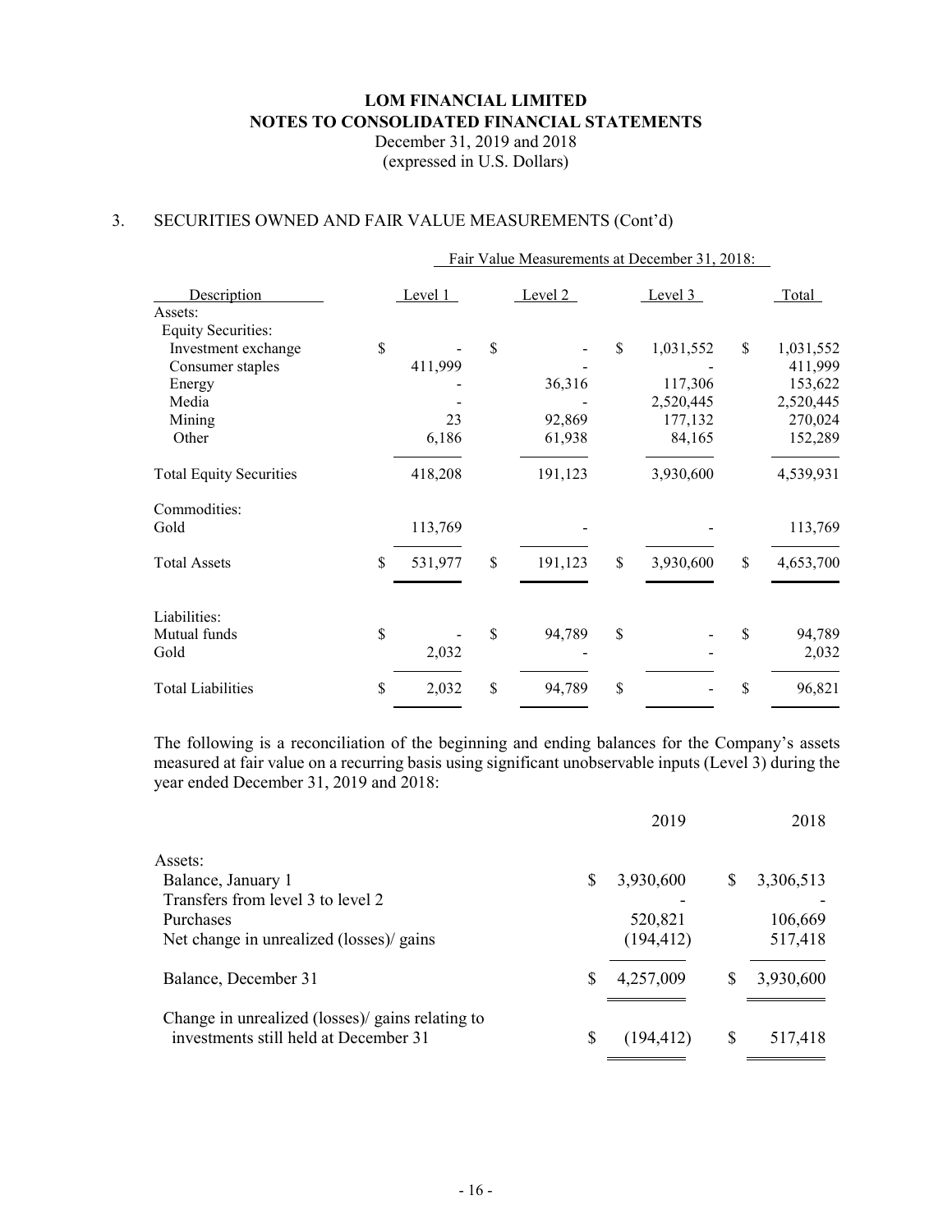(expressed in U.S. Dollars)

#### 3. SECURITIES OWNED AND FAIR VALUE MEASUREMENTS (Cont'd)

The Company has obtained independent valuations to estimate the fair value of three investments held in privately held securities. For purposes of valuing privately held securities, fair value is defined as the amount at which a minority common stock interest in a privately held enterprise could be bought or sold in a current transaction between unrelated willing parties, that is, other than in a forced or liquidation sale. The methodology used in determining fair value uses a variety of factors giving each factor a weighting. When evidence supports a change to the carrying value from the transaction price, adjustments will be made to reflect expected exit values in the investment's principal market under current market conditions.

The media company's valuation is determined by a combination of a single period capitalization method for the property rental segment of the business and a net asset value method for the remainder of the business. At December 31, 2019, the fair value of the Company's investment was determined to be \$2,132,241 (2018 - \$2,520,445).

The holding in the investment exchange is valued at \$1,209,767 as of December 31, 2019 (2018 - \$1,031,552). The shares of the exchange's shares are not traded in an active market and management has estimated the fair value by using combination of weightings including the market approach and the income approach. Market approach valuation techniques used included the guideline public company transaction method, guideline own company stock transaction method and guideline public company comparable method and own stock transactions. The income approach method utilized the discounted cash flow method.

The mining valuation is calculated by using the market approach, which was determined by using the guideline own company stock transaction method. At December 31, 2019, the fair value of the Company's investment was determined to be \$185,991 (2018 - \$177,132).

Ongoing reviews are conducted by the Company's management on all privately held securities based on an assessment of the underlying investments from the inception date through the most recent valuation date.

#### *Derivatives*

As of December 31, 2019, the Company was short 12 derivative futures contracts (2018 – 2 contracts) consisting of short gold mini futures which would have been used as hedges against quantities of physical gold held in inventory by the Company. These derivatives are traded on recognized commodity exchanges and the Company executes the trades through a broker on a net margin basis, each contract representing 32.15 fine troy ounces of gold. As of December 31, 2019, the underlying notional value of the short contracts was \$587,611 (2018 - \$82,388) compared to a cost of \$570,736 (2018 - \$80,356) resulting in an unrealized loss of \$16,875 (2018 - \$2,034). Because the contracts are executed on a net margin basis, the Company recorded only the unrealized gain/loss in the financial statements.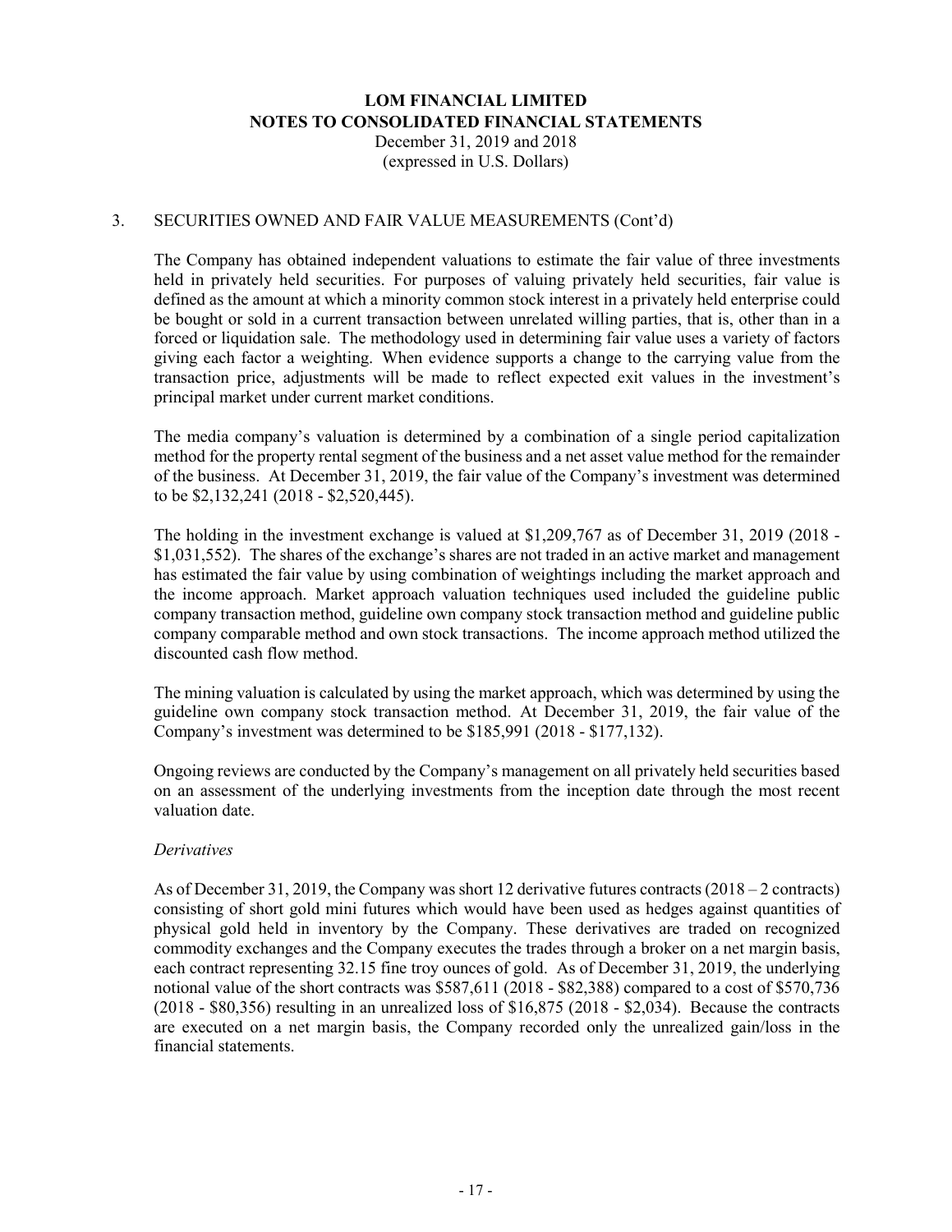(expressed in U.S. Dollars)

#### 3. SECURITIES OWNED AND FAIR VALUE MEASUREMENTS (Cont'd)

At December 31, 2019, the volume of the Company's derivative activities based on their notional amounts and number of contracts, categorized by primary underlying risk, are as follows:

| Primary Underlying Risk        | Underlying           | Number       |
|--------------------------------|----------------------|--------------|
| Commodities                    | Contract Size        | of Contracts |
|                                | 32.15 ounces of Fine |              |
| <b>Short Gold Mini Futures</b> | Troy Gold            | 72           |

During the year ended December 31, 2019, the Company recorded (losses)/gains of \$(33,661) (2018 – \$47,200) from derivative trades, hedging its physical gold held for resale to customers.

#### 4. EQUITY INVESTMENT IN AFFILIATE

|           | 2019                      | 2018 |
|-----------|---------------------------|------|
| Affiliate | $$1,394,656$ $$1,271,440$ |      |

The Company owns 127,750 (35.29 %) (2018 - 127,750 (35.29%)) ordinary shares of an affiliate, which is accounted for under the equity method. The Company also engages in certain transactions with this affiliate (See Note 8).

The affiliate provides management services through its wholly owned subsidiaries. The Company's share of the net income of this company for the year ended December 31, 2019 was \$250,966 (2018 – \$199,171). The Company received a dividend in 2019 of \$127,750 (2018 - \$718,593) which was recorded as a reduction in the carrying value of the investment on the consolidated balance sheet.

Components of net change in investments recorded under the equity method:

|                                  |   | 2019                 |   | 2018                  |
|----------------------------------|---|----------------------|---|-----------------------|
| Opening balance, January 1       | S | 1,271,440            | S | 1,790,862             |
| Net income<br>Dividends received |   | 250,966<br>(127,750) |   | 199,171<br>(718, 593) |
| Net change                       |   | 123,216              |   | (519, 422)            |
| Closing balance, December 31     | S | 1,394,656            |   | 1,271,440             |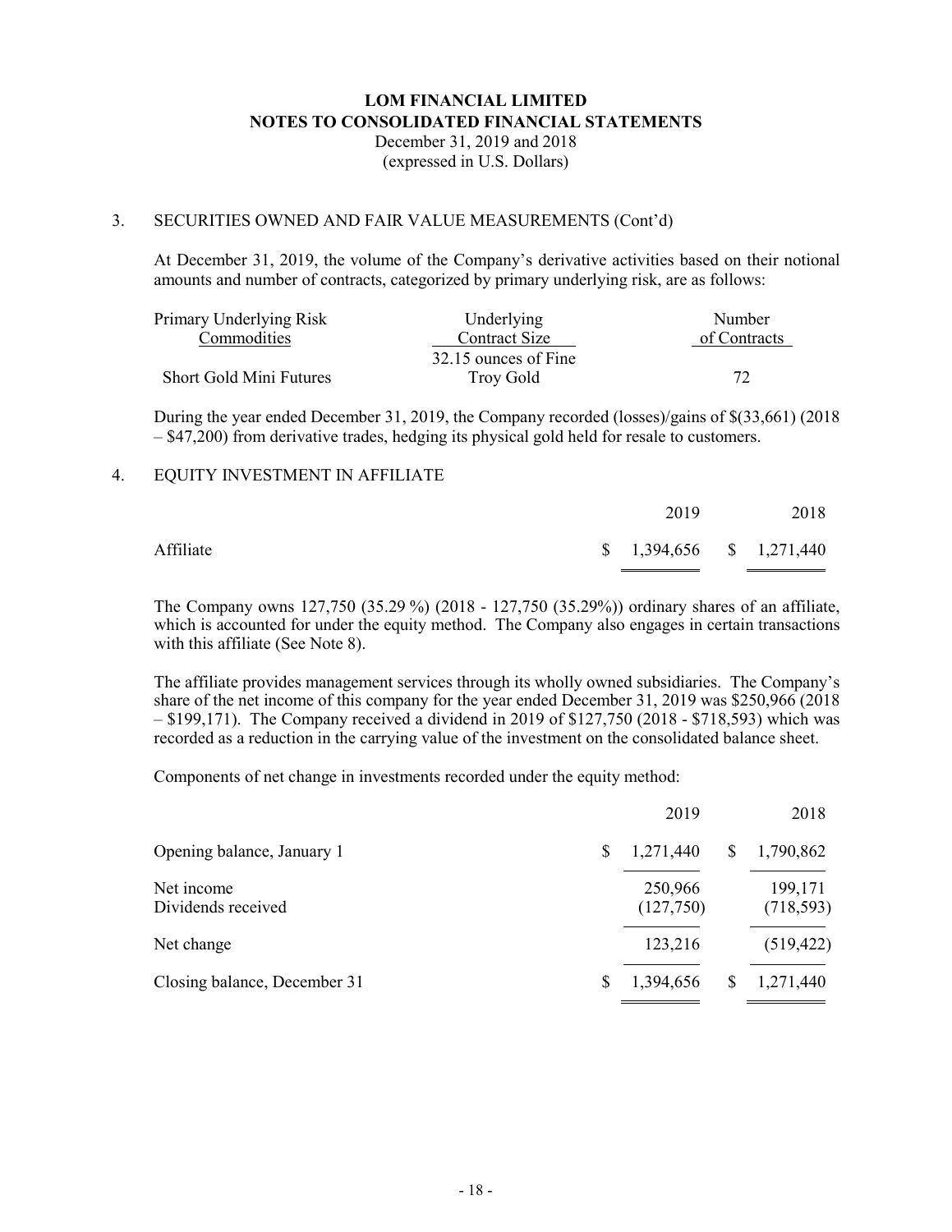December 31, 2019 and 2018

(expressed in U.S. Dollars)

#### 5. PROPERTY AND EQUIPMENT

Property and equipment consists of the following:

|     |            |               |             |                                                            | Net Carrying          |
|-----|------------|---------------|-------------|------------------------------------------------------------|-----------------------|
|     |            |               |             |                                                            | Value                 |
| \$. | 10,470,898 | \$            | (4,430,235) | \$                                                         | 6,040,663             |
|     | 2,008,192  |               |             |                                                            | 2,008,192             |
|     | 1,163,893  |               | (1,008,161) |                                                            | 155,732               |
|     | 582,325    |               | (507, 387)  |                                                            | 74,938                |
|     | 378,289    |               | (278, 358)  |                                                            | 99,931                |
|     | 385,261    |               | (242, 451)  |                                                            | 142,810               |
| \$. | 14,988,858 | <sup>\$</sup> | (6,466,592) | \$                                                         | 8,522,266             |
|     |            |               |             |                                                            | Net Carrying<br>Value |
|     |            |               |             |                                                            |                       |
| \$  | 10,470,898 | S             | (4,168,474) | \$                                                         | 6,302,424             |
|     | 2,008,192  |               |             |                                                            | 2,008,192             |
|     | 1,081,838  |               | (928, 971)  |                                                            | 152,867               |
|     | 532,855    |               | (487, 672)  |                                                            | 45,183                |
|     | 352,809    |               | (255, 801)  |                                                            | 97,008                |
|     | 346,521    |               | (213,060)   |                                                            | 133,461               |
|     |            |               |             |                                                            |                       |
|     |            | Cost<br>Cost  |             | Accumulated<br>Depreciation<br>Accumulated<br>Depreciation |                       |

During the year ended December 31, 2019, the Company disposed of property and equipment to the value of \$3,008 (2018 - \$78,253) with accumulated depreciation of \$2,590 (2018 - \$78,253) realizing a profit of \$563 (2018 - \$Nil).

#### 6. SHARE CAPITAL AND ADDITIONAL PAID-IN CAPITAL

The Board of Directors authorized the Company in 2019 to purchase up to 500,000 of its own shares from existing shareholders at no fixed price per share and that the shares repurchased be retired. Such repurchase is subject to appropriate market conditions and repurchases will only be made in the best interest of the Company. During the year, the Company repurchased 395,650 (2018 – 57,600) shares in the open market at an average price of \$2.77 (2018 - \$2.53) per share, for cash. These shares were immediately retired upon repurchase.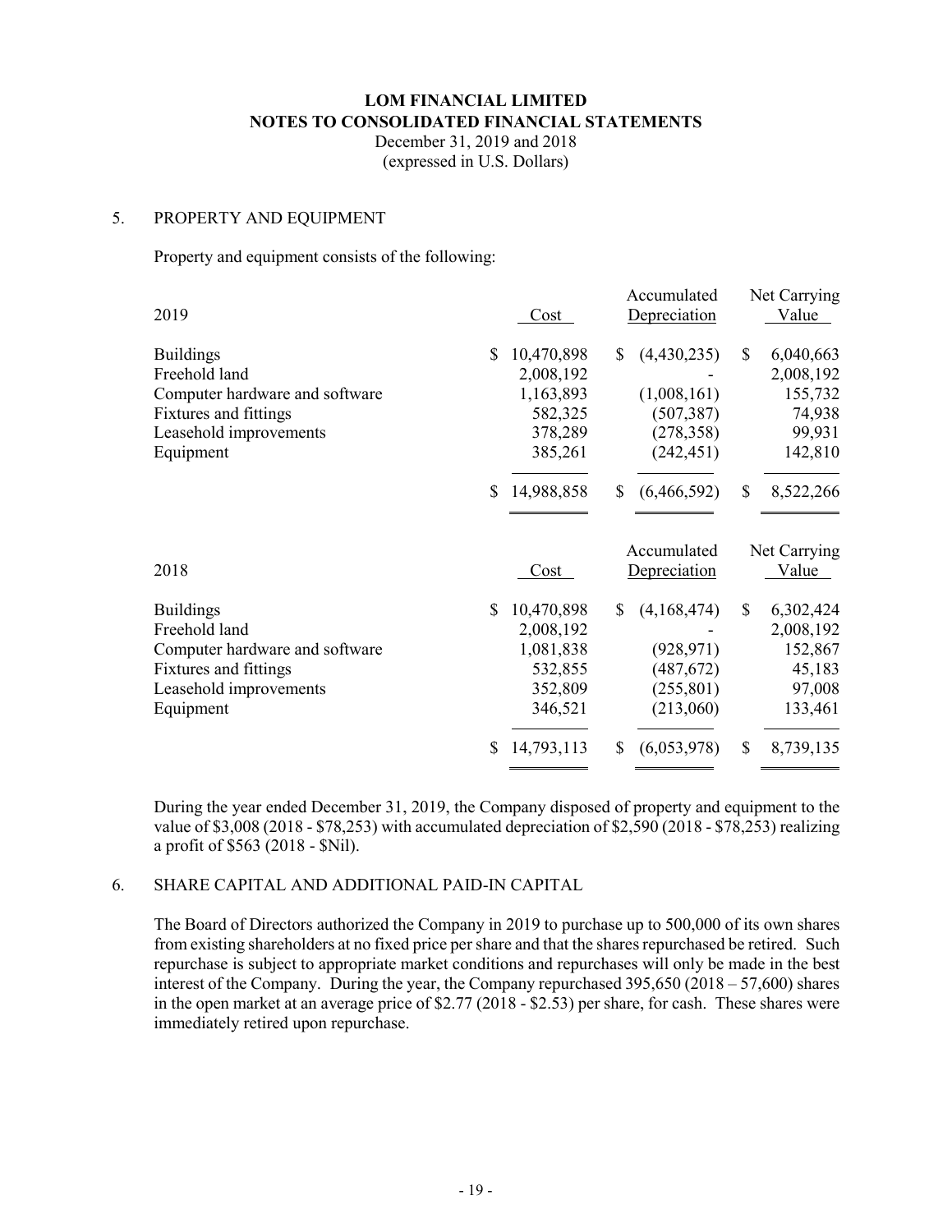December 31, 2019 and 2018 (expressed in U.S. Dollars)

#### 7. ASSETS UNDER MANAGEMENT

Cash, securities and properties held in the Company's role as custodian for customers are not included in the consolidated balance sheet as they are not the property of the Company. The Company is licensed by the Bermuda Monetary Authority under the Investment Business Act of 2003 and approved to hold client assets. The assets under management include LOM's investments, the LOM Sponsored Funds and the clients' investments which are included in the LOM Sponsored Funds. The fair value of assets under management as of December 31, 2019 is approximately \$1.12 billion (2018 - \$954 million).

#### 8. RELATED PARTY TRANSACTIONS

During the year, the Company earned broking fee revenue from accounts in which related parties have an interest of \$146,345 (2018 - \$152,430). The Company also paid interest of \$17,398 (2018 -\$15,761) and received interest of \$472,820 (2018 - \$348,454) from these same accounts.

During the year, the Company had transactions with shareholders who are also directors and employees of the Company. These transactions consisted of commission expenses of \$2,210,066 (2018 - \$2,541,887).

During the year, the Company earned rent and service charge income from related parties of \$264,392 (2018 - \$310,119). In addition, the Company also earned \$167,938 (2018 - \$65,531) for information technology services, accounting and administration services recorded in other income, of which \$44,146 (2018 - \$46,171) is still outstanding at year end. During the year, the Company paid \$47,027 (2018 - \$43,997) for corporate services, recorded in professional fees, provided by St Georges Services Limited. However, \$10,550 (2018 – \$11,413) of this amount, related to payments for annual government fees.

During the year, the Company earned management and performance fees of \$2,435,682 (2018 - \$2,308,012) from the LOM Sponsored Funds, of which \$686,370 (2018 - \$559,434) was included in accounts receivable at year end. The Company is also the custodian for the LOM Sponsored Funds and received a custodial fee, recorded in administrative and custody fees, of \$58,674, (2018 - \$53,969) for these services, of which \$15,922 (2018 - \$13,938) was included in accounts receivable at year end. The Company also earned director fees of \$60,000 (2018 - \$60,000) from the LOM Sponsored Funds, with the balance outstanding at year end.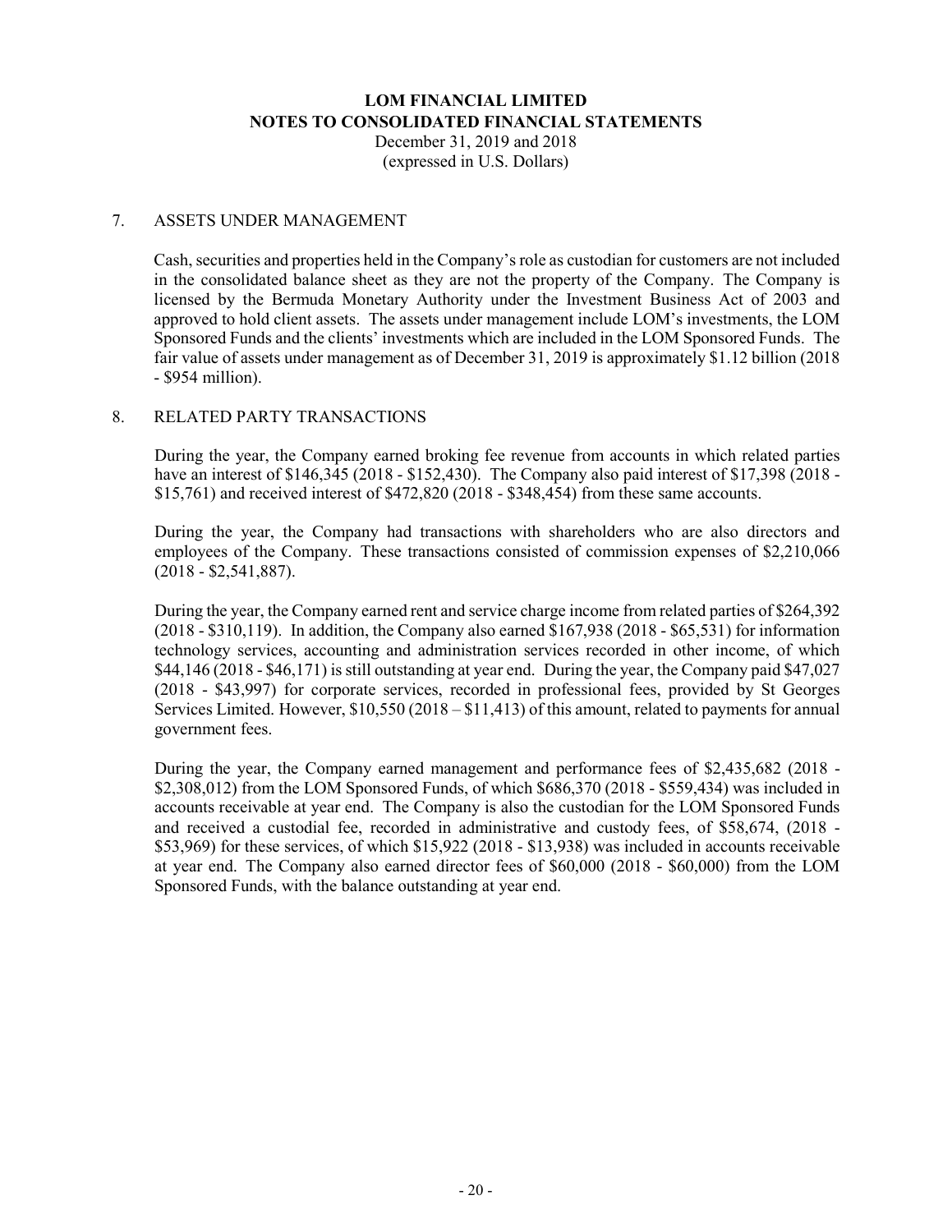December 31, 2019 and 2018 (expressed in U.S. Dollars)

#### 9. OFF-BALANCE SHEET AND OTHER RISKS

In the normal course of trading, the Company is party to certain financial instruments with off-balance sheet risk, where the risk of potential loss due to changes in the market ("market risk") or failure of the other party to the transaction to perform (credit risk) exceeds the related amounts recorded. The Company attempts to manage these risks on an aggregate basis along with the risks associated with its investing activities as part of its overall risk management policies. Refer to Note 13 for client related off-balance sheet risks.

#### *Credit Risk*

The Company is potentially subject to credit risk associated with its cash and cash equivalents and securities owned. The Company's credit risk is equal to the replacement cost at the then-estimated fair value of the instrument, less recoveries. As the Company places its cash and cash equivalents and securities with major international and local financial institutions, management believes that the risk of incurring losses on these financial instruments is remote and that losses, if any, would not be material.

#### *Liquidity Risk*

The Company is potentially subject to liquidity risk on some of its non-marketable or illiquid securities owned. As a result, the Company may be unable to realize the full fair value of these securities since it may not be able to liquidate its positions in a timely manner.

#### *Market Risk*

The Company is subject to market risk on its securities owned. As a result of changes in market conditions, the values of these financial instruments will fluctuate.

#### *Currency Risk*

From time to time, the Company holds positions that are exposed to changes in foreign exchange rates (currency risk) whose gains or losses may exceed the related amounts recorded. The fair value may change based on the fluctuations in the value of these underlying currencies.

#### 10. BANK LOAN

This loan with FirstCaribbean International Bank (Bahamas) Limited was to assist in the purchase of an office building in The Bahamas. The initial loan of \$900,000 USD carries an interest rate of USD 3Month Libor plus 4.50%. The loan is to be amortized over 10 years but repayable in a term of 5 years with monthly repayments of \$7,500 plus interest and a balloon payment of \$450,000 due at maturity plus any other outstanding amounts owing. A paydown of \$400,000 was made against the loan in May 2019. Total interest expense in relation to the bank loan was \$35,451 for the year ended December 31, 2019 (2018 - \$58,186).

The bank loan is secured by a registered First Demand Mortgage over the property located at #3 Pineapple Grove, Old Fort Bay, Nassau, Bahamas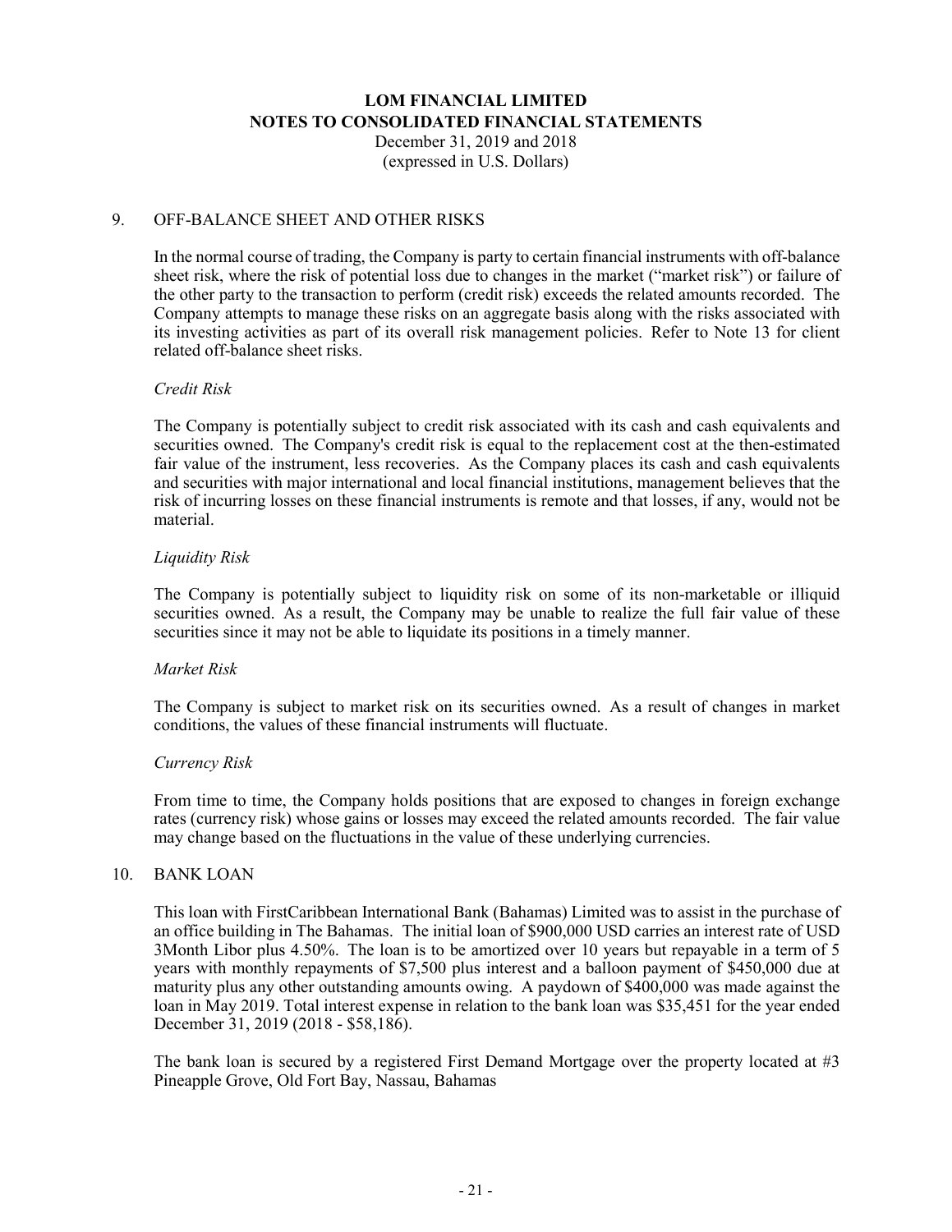(expressed in U.S. Dollars)

#### 11. FUTURE LEASE PAYMENTS

The Company leases office space under operating leases for certain of its operations. Future annual minimum lease payments (excluding real estate taxes and maintenance costs) are as follows:

| For the Years Ending |         |
|----------------------|---------|
| December 31,         | Amount  |
| 2020                 | 208,117 |
| 2021                 | 130,948 |
| 2022                 | 126,727 |
| 2023                 | 66,900  |
| 2024                 | 33,450  |
| Total                | 566,142 |

Operating lease rent expense (including real estate taxes and maintenance costs) were \$190,326  $(2018 - $174,368)$ .

#### 12. INCOME TAXES

The Company accounts for income taxes in accordance with ASC 740 "Income Taxes" ("ASC 740"). ASC 740 clarifies the accounting for uncertainty in income taxes recognized in financial statements and requires the impact of a tax position to be recognized in the financial statements if that position is more likely than not of being sustained by the taxing authority. ASC 740 also provides guidance on de-recognition, classification, interest and penalties, accounting in interim periods, disclosure and transition.

The Company is not subject to, and does not anticipate becoming subject to, income taxes in any jurisdiction in which it currently operates, other than in the United Kingdom and the Philippines. LOM (UK) Limited and Global Admin Inc. are subject to income taxes. The Company has assessed and concluded that, no uncertain tax positions were required to be recorded, and the Company has not recognized any penalties, interest or any tax effect related to uncertain tax positions.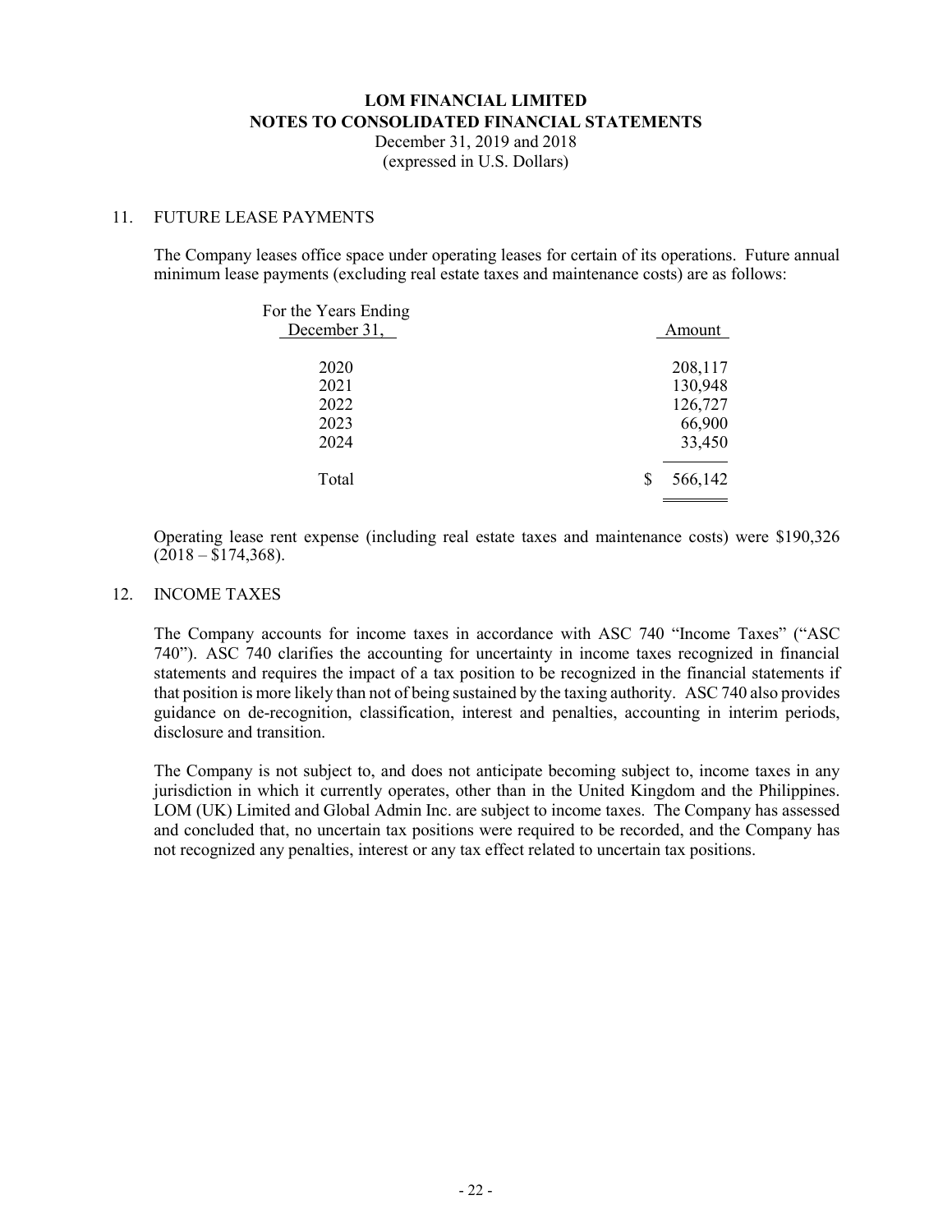December 31, 2019 and 2018 (expressed in U.S. Dollars)

#### 12. INCOME TAXES (Cont'd)

A reconciliation of the statutory income tax rates applied to the Company's net income from LOM (UK) Limited for the years ended December 31, 2019 and 2018 is as follows:

Provision for income taxes consist of the following:

|                                                                                             |     | 2019      |   | 2018    |
|---------------------------------------------------------------------------------------------|-----|-----------|---|---------|
| Income tax benefit for foreign operations at statutory<br>rate in effect of 19% (2018: 19%) | \$. | 21,795    | S | 6,969   |
| Depreciation in excess of capital allowances                                                |     |           |   |         |
| Non-deductible expenses                                                                     |     | 4,667     |   | 87      |
| Capital allowance in excess of depreciation                                                 |     | (14,910)  |   | (3,446) |
| Unutilized tax losses carried forward                                                       |     | (11, 552) |   | (3,610) |
| Deferred tax movement                                                                       |     | (54,770)  |   |         |
| Unrecognized deferred tax asset current year                                                |     |           |   | 6,969   |
| Current tax charge for the year                                                             |     | 54,770    | S |         |
|                                                                                             |     |           |   |         |

Tax losses of \$366,003 (2018: \$465,147) are available to carry forward to offset against future profits. The standard rate of tax applied to the reported result on ordinary activities is 19% (2018: 19%).

No deferred tax asset was recognised in the previous year on the basis that it was not certain when the losses will be utilised. The amount of the deferred tax asset not recognised was \$83,884.

#### 13. COMMITMENTS, CONTINGENCIES AND OFF-BALANCE SHEET RISK

#### *Client Activities*

In the normal course of business, the Company's client activities include execution, settlement, and financing of various client securities and commodities transactions. These activities may expose the Company to off-balance sheet risk in the event the client is unable to fulfill its contractual obligations and the Company has to sell the financial instrument underlying the contract at a loss. The Company attempts to mitigate this risk by adhering to strict policies requiring client acceptance procedures prior to the execution of any transactions.

The Company's client securities activities' are transacted on either a cash or margin basis. In margin transactions, the Company extends credit to the client collateralized by cash and securities in the client's account. The Company seeks to control the risks associated with its client activities by requiring clients to maintain margin collateral in compliance with various regulatory, exchange, and internal guidelines. The Company monitors required margin levels daily and, pursuant to such guidelines, requires the clients to deposit additional collateral or reduce positions when necessary. Such transactions may expose the Company to significant off-balance sheet risk in the event the margin is not sufficient to fully cover losses which clients may incur.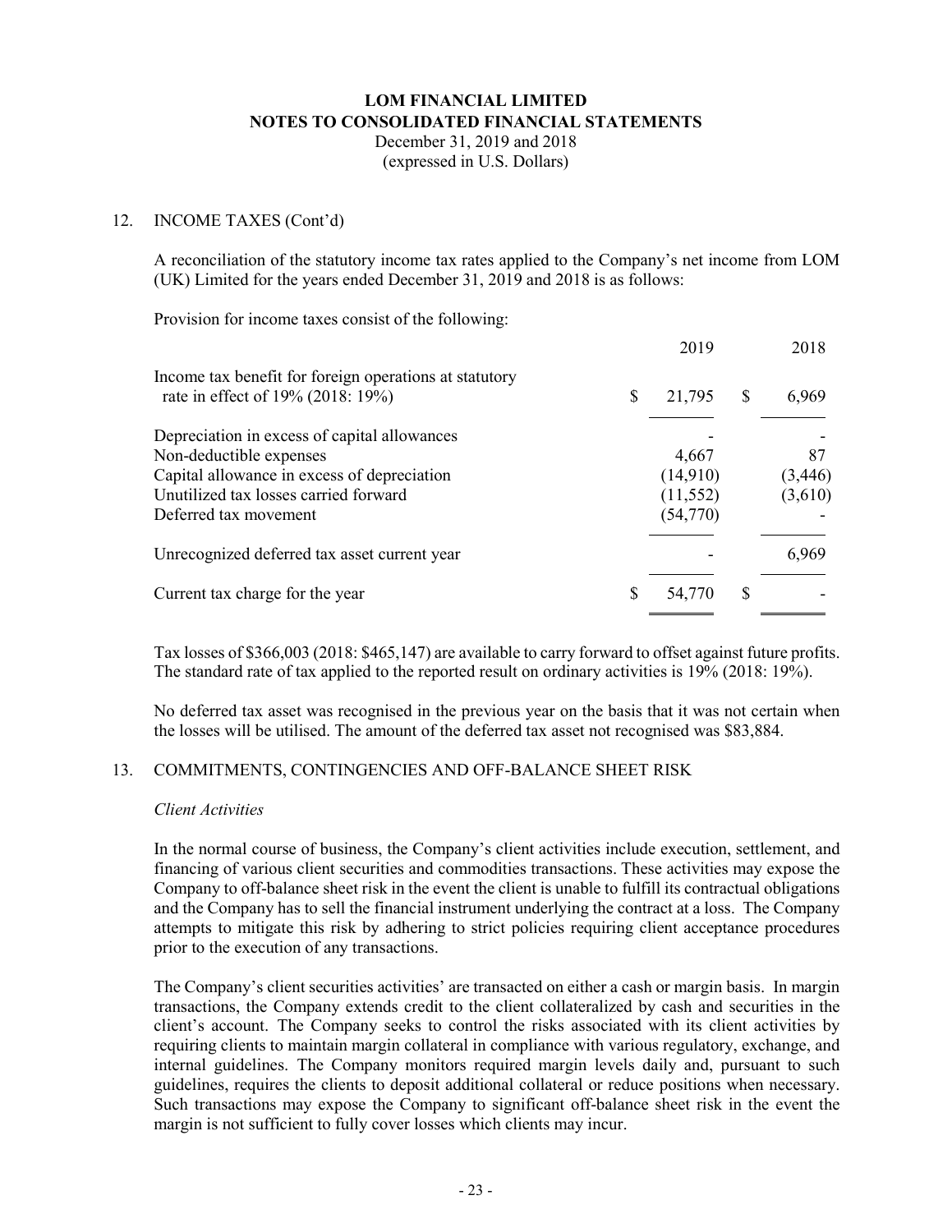(expressed in U.S. Dollars)

#### 13. COMMITMENTS, CONTINGENCIES AND OFF-BALANCE SHEET RISK (Cont'd)

#### *Client Activities (cont'd)*

In the event the client fails to satisfy its obligations, the Company may be required to purchase or sell the collateral at prevailing market prices in order to fulfill the client's obligations. The Company records client transactions on a transaction date basis, which is generally the day of the trade. The Company is therefore exposed to risk of loss on these transactions in the event of the client's or broker's inability to meet the terms of their contracts in which case the Company may have to purchase or sell financial instruments at prevailing market prices.

#### *Counterparty Risk*

In the event counterparties to the transactions do not fulfill their obligations, the Company may be exposed to significant credit risk to the extent such obligations are unsecured. The Company's policy is to monitor its market exposure and counterparty risk through the use of a variety of credit exposure reporting and control procedures.

#### *Legal Proceedings*

From time to time, the Company is involved in various legal proceedings, including arbitration proceedings, and/or regulatory inquiries that arise in the normal course of business. These matters generally relate to specific client accounts and/or transactions and may include requests for information on or from officers of the Company. In the opinion of management, the aggregate amount of any potential liability arising from such matters is not expected to have a material effect on the Company's financial position or results of operations. Management is unaware of any outstanding legal claims.

#### *Regulatory Restrictions*

The Company's business operations are strictly regulated under the laws of Bermuda and Bahamas, and other jurisdictions that the Company operates and has business relationships. Compliance with many of the regulations applicable to the Company involves a number of risks, particularly in areas where applicable regulations may be subject to interpretation. In the event of non-compliance with an applicable regulation, securities regulators may institute administrative or judicial proceedings that may result in censure, fines, civil penalties, issuance of cease-and-desist orders, deregistration or suspension of the non-compliant company. It could even lead to the suspension or disqualification of the Company officers or employees, or other adverse consequences. The imposition of such penalties or orders on the Company could in turn have a material adverse effect on the Company's operating results and financial condition.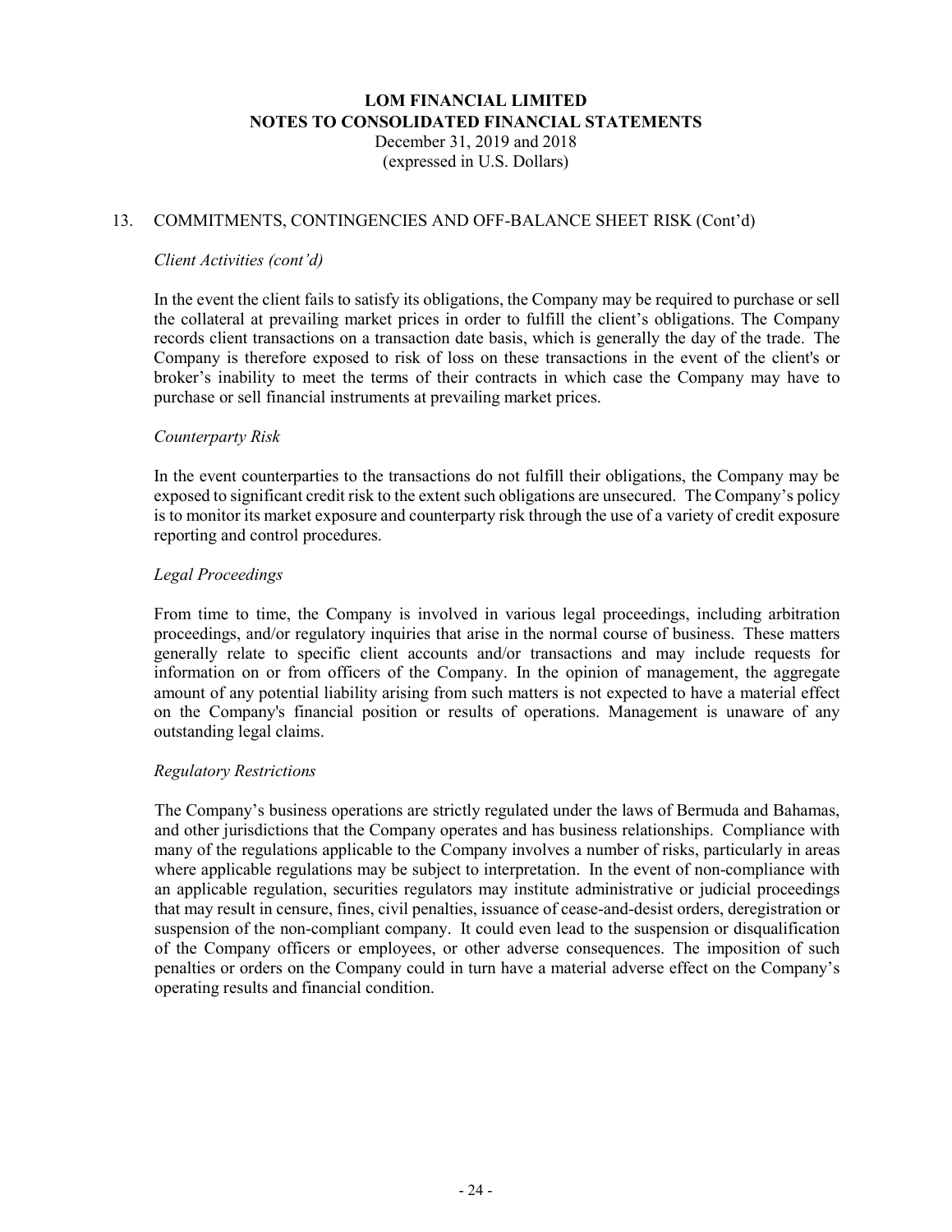(expressed in U.S. Dollars)

#### 13. COMMITMENTS, CONTINGENCIES AND OFF-BALANCE SHEET RISK (Cont'd)

#### *Minimum Regulatory Capital*

Certain subsidiaries of the Company are required to maintain a regulatory capital amount to satisfy the domiciliary regulator. Those minimum amounts are as follows:

| LOM Financial (Bermuda) Limited     | \$250,000 |
|-------------------------------------|-----------|
| <b>LOM Asset Management Limited</b> | \$250,000 |
| Global Custody and Clearing Limited | \$250,000 |
| LOM Financial (Bahamas) Limited     | \$300,000 |

As of December 31, 2019 and 2018, the above subsidiaries met their minimum regulatory capital amount.

#### *Futures Contracts*

Futures contracts provide reduced counterparty risk to the Company since futures are exchangetraded; and the exchange's clearinghouse, as the counterparty to all exchange-traded futures, guarantees the futures against default. For futures contracts where the Company takes a short position, a gain, limited to the original fair value of the contract, or a loss, unlimited in size, will be recognized upon the termination of the futures contract. Short futures contracts represent obligations of the Company to deliver specified securities or commodities at contracted prices and thereby create a liability to repurchase the securities or commodity in the market at prevailing prices. Accordingly, these transactions involve, to varying degrees, elements of market risk, as the Company's ultimate obligation to satisfy the sale of securities sold short may exceed the amount recognized in the statement of financial condition.

#### 14. SEGMENT INFORMATION

The Company operates its business in segments which have been segregated based on products and services reflecting the way that management organizes the segments within the business for making operating decisions and assessing performance.

#### *Measurement of Segment Income and Segment Assets*

The Company evaluates each segment's performance based on its contribution to consolidated net income. The accounting policies of the reportable segments are the same as those described in the summary of significant accounting policies.

#### *Factors Management Used to Identify the Company's Reportable Segment*

Management monitors performance based on individual companies. The description of these companies is included in Note 1 to the consolidated financial statements. Intersegment revenue and expenses are allocated based on contractual terms that may not necessarily be at arm's length.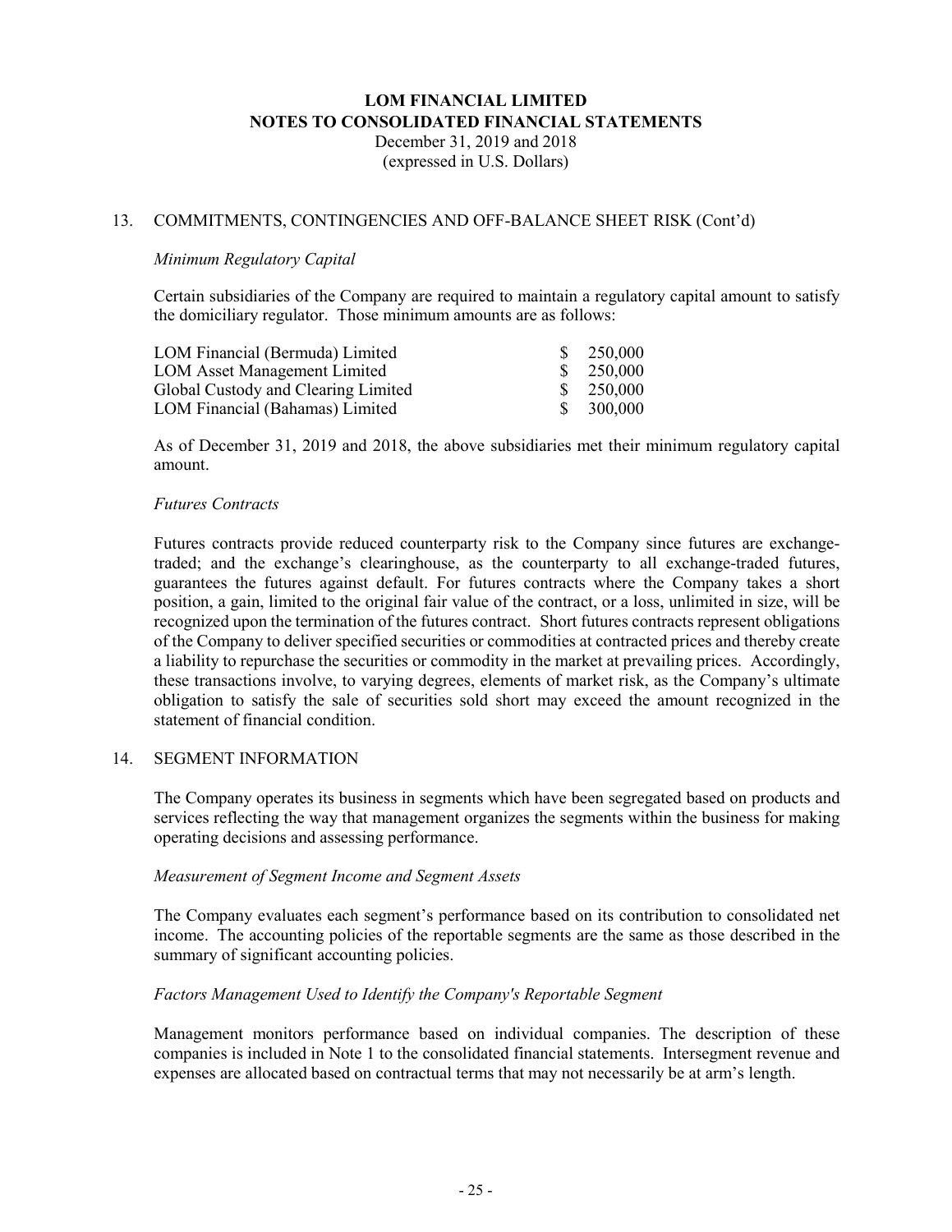December 31, 2019 and 2018 (expressed in U.S. Dollars)

#### 14. SEGMENT INFORMATION (Cont'd)

Intersegment revenue relates to recharges between LOMFL's wholly-owned subsidiaries for information technology charges, administrative expenses and rent. These are charged at estimated current market prices. Revenues from segments below the quantitative thresholds for disclosure prescribed by U.S. GAAP are attributable to three operating segments and are aggregated and included in the other operating segment. These operating segments include LOM Corporate Finance Ltd., LOM (UK) Limited and Global Admin Inc.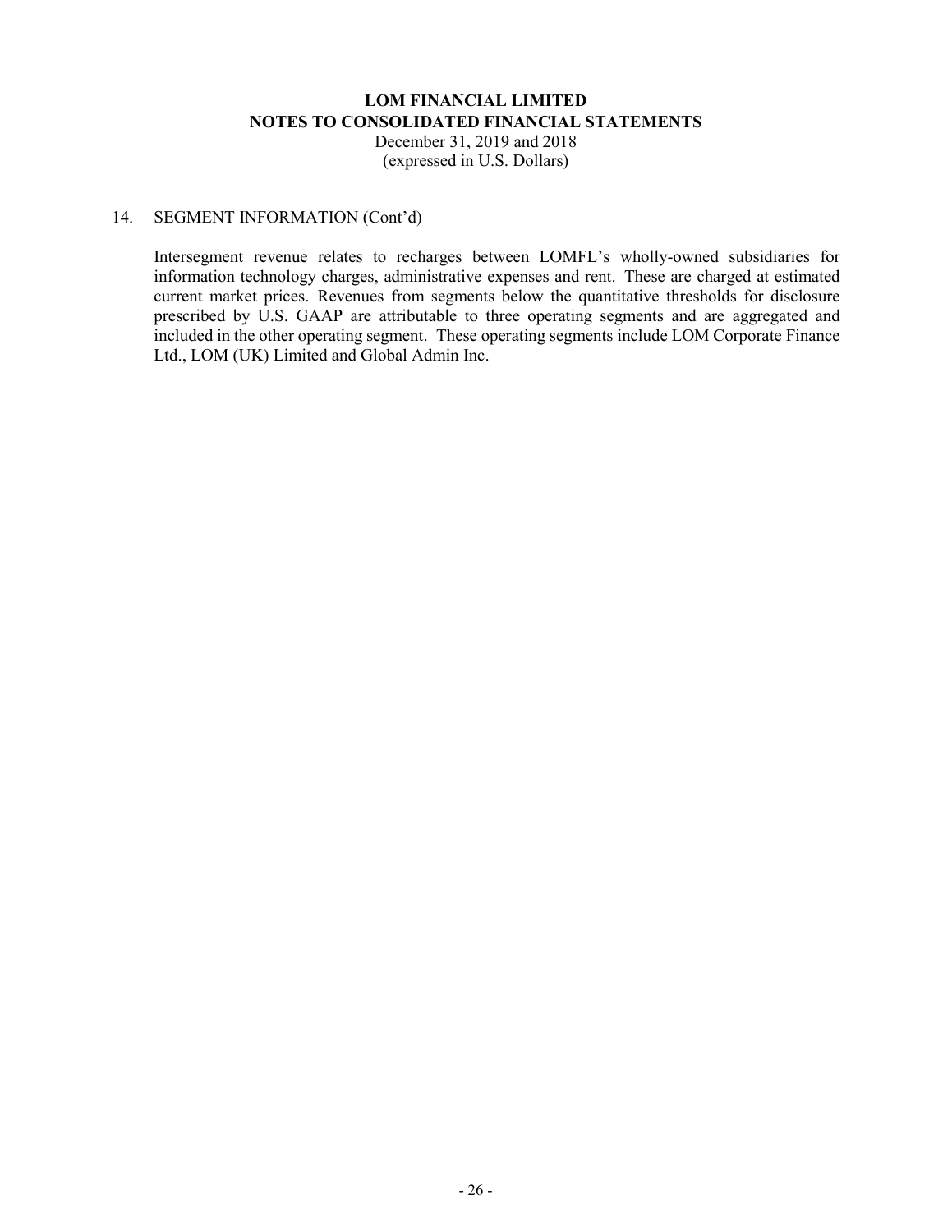## **LOM FINANCIAL LIMITED NOTES TO CONSOLIDATED FINANCIAL STATEMENTS** December 31, 2019 and 2018 (expressed in U.S. Dollars)

# 14. SEGMENT INFORMATION (Cont'd)

| 2019                                |    | LOM<br>Financial<br>(Bermuda)<br>Limited<br>(Bermuda) |              | LOM<br>Financial<br>(Bahamas)<br>Limited<br>(Bahamas) |    | LOM Asset<br>Management<br>Limited<br>(Bermuda) |              | Global<br>Custody<br>Clearing<br>Limited<br>(Bermuda) | LOM<br>Financial<br>Limited<br><u>(Bermuda)</u> |              | LOM<br><b>Properties</b><br>Limited<br>(Bermuda) |              | Other UK/<br>(Bermuda/<br>Philippines) | Eliminations                   | <b>Total</b>      |
|-------------------------------------|----|-------------------------------------------------------|--------------|-------------------------------------------------------|----|-------------------------------------------------|--------------|-------------------------------------------------------|-------------------------------------------------|--------------|--------------------------------------------------|--------------|----------------------------------------|--------------------------------|-------------------|
| Revenues from<br>External customers | S. | 2,022,792                                             | <sup>S</sup> | 2,914,556                                             | S. | 4,214,240                                       | <sup>S</sup> | 2,532,078 \$                                          | 73,102 \$                                       |              | 755,804 \$                                       |              | 466,689 \$                             |                                | $-$ \$ 12,979,261 |
| Intersegment revenue                |    | 366,336                                               |              | 60,485                                                |    |                                                 |              | 1,826,674                                             | $\overline{\phantom{a}}$                        |              | 369,572                                          |              | 852,949                                | (3,476,016)                    |                   |
| Total revenue                       |    | 2,389,128                                             | <sup>S</sup> | 2,975,041                                             | S. | 4,214,240                                       | <sup>S</sup> | 4,358,752 \$                                          | 73,102                                          | <sup>S</sup> | 1,125,376                                        | <sup>S</sup> | 1,319,638                              | $$$ (3,476,016) $$$ 12,979,261 |                   |
| Depreciation                        | \$ | $11,031$ \$                                           |              | $2,156$ \$                                            |    |                                                 | $-$ \$       | 46,477 \$                                             | $\sim$                                          | -\$          | 325,902 \$                                       |              | 29,638 \$                              | $-$ \$                         | 415,204           |
| Operating expenses                  |    | 3,156,205                                             |              | 2,381,574                                             |    | 3,262,734                                       |              | 3,572,225                                             | 501,526                                         |              | 1,297,613                                        |              | 1,077,480                              | (3,476,016)                    | 11,773,341        |
| Segment (loss) income               |    | (767, 077)                                            |              | 593,467                                               |    | 951,506                                         |              | 786,527                                               | (428, 423)                                      |              | (172, 237)                                       |              | 296,927                                |                                | 1,260,690         |
| Identifiable assets                 |    | 1,065,530                                             |              | 775,926                                               |    | 1,067,004                                       |              | 3,196,275                                             | 22,967,863                                      |              | 8,331,820                                        |              | 1,038,776                              | (17,011,185)                   | 21,432,009        |
| Property and equipment              |    | 81,922                                                |              | 3,079                                                 |    | $\sim$                                          |              | 64,038                                                | $\overline{\phantom{a}}$                        |              | 8,294,940                                        |              | 78,287                                 |                                | 8,522,266         |
| Capital expenditures                |    | 72,274                                                |              |                                                       |    |                                                 |              | 8,151                                                 | $\overline{\phantom{a}}$                        |              | 43,740                                           |              | 74,588                                 | $\overline{\phantom{0}}$       | 198,753           |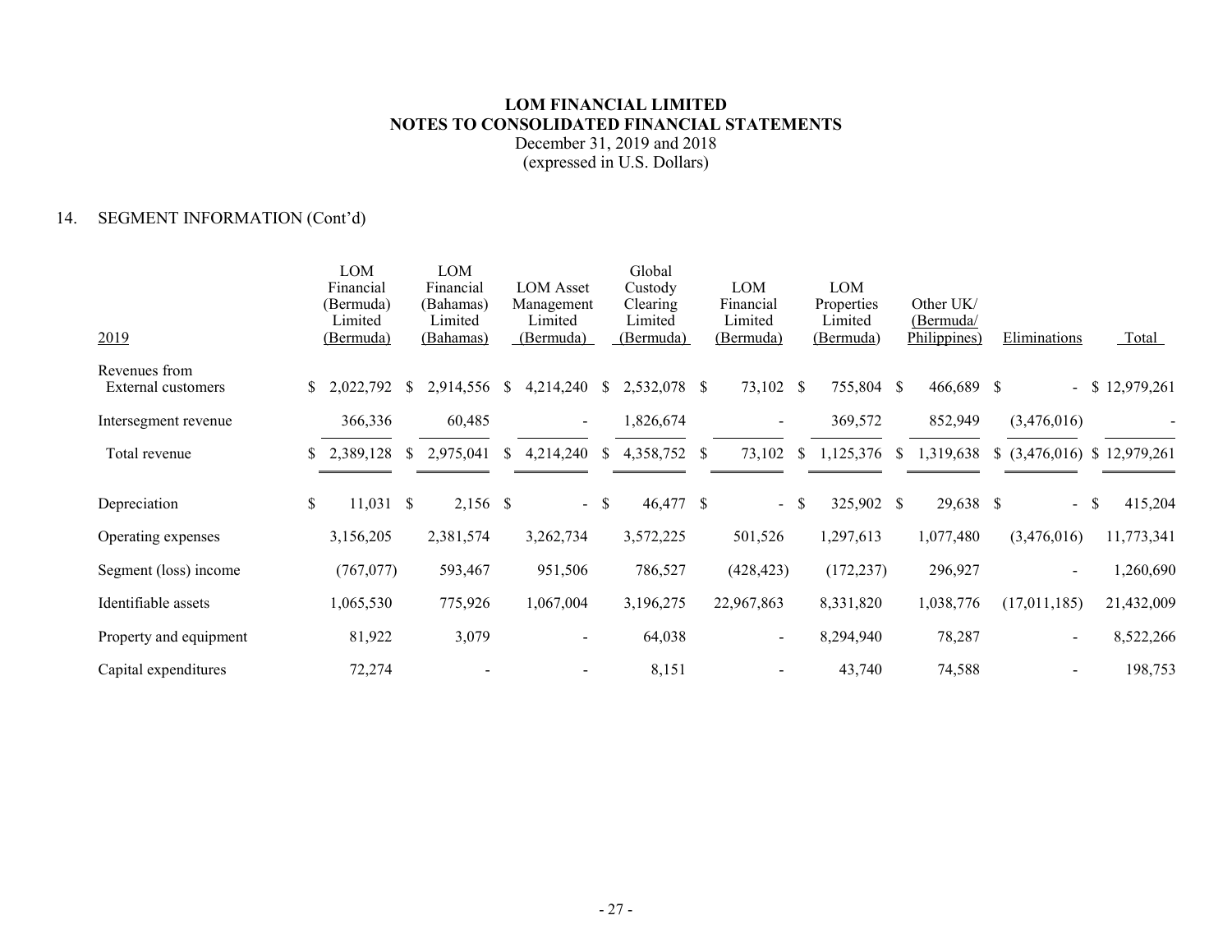## **LOM FINANCIAL LIMITED NOTES TO CONSOLIDATED FINANCIAL STATEMENTS** December 31, 2019 and 2018 (expressed in U.S. Dollars)

# 14. SEGMENT INFORMATION (Cont'd)

|                                     |    | LOM<br>Financial<br>(Bermuda)<br>Limited |              | LOM<br>Financial<br>(Bahamas)<br>Limited |              | LOM Asset<br>Management<br>Limited |              | Global<br>Custody<br>Clearing<br>Limited | LOM<br>Financial<br>Limited |               | LOM<br>Properties<br>Limited |              | Other UK/<br>Bermuda/ |                                |                   |
|-------------------------------------|----|------------------------------------------|--------------|------------------------------------------|--------------|------------------------------------|--------------|------------------------------------------|-----------------------------|---------------|------------------------------|--------------|-----------------------|--------------------------------|-------------------|
| 2018                                |    | (Bermuda)                                |              | (Bahamas)                                |              | (Bermuda)                          |              | (Bermuda)                                | (Bermuda)                   |               | (Bermuda)                    |              | (Philippines)         | Eliminations                   | Total             |
| Revenues from<br>External customers | S. | 2,217,641                                | <sup>S</sup> | 4,228,405                                | <sup>S</sup> | 3,581,777                          | <sup>S</sup> | 2,098,793 \$                             | 690,025 \$                  |               | 762,982 \$                   |              | 581,899 \$            |                                | $-$ \$ 14,161,522 |
| Intersegment revenue                |    | 371,723                                  |              | 48,693                                   |              | $\sim$                             |              | 1,758,385                                | $\blacksquare$              |               | 373,761                      |              | 605,806               | (3,158,368)                    |                   |
| Total revenue                       | S. | 2,589,364                                | S.           | 4,277,098                                | <sup>S</sup> | 3,581,777                          | <sup>S</sup> | 3,857,178 \$                             | 690,025                     | $\mathcal{S}$ | 1,136,743                    | <sup>S</sup> | 1,187,705             | $$$ (3,158,368) $$$ 14,161,522 |                   |
| Depreciation                        | \$ | $3,454$ \$                               |              | $2,157$ \$                               |              |                                    | $-$ \$       | 58,135 \$                                | $\blacksquare$              | -\$           | 315,519 \$                   |              | 17,893 \$             | $-$ \$                         | 397,158           |
| Operating expenses                  |    | 3,381,342                                |              | 2,828,451                                |              | 2,936,604                          |              | 3,408,540                                | 582,422                     |               | 1,197,744                    |              | 907,392               | (3, 158, 368)                  | 12,084,127        |
| Segment (loss) income               |    | (791, 978)                               |              | 1,448,647                                |              | 645,173                            |              | 448,638                                  | 107,603                     |               | (61,001)                     |              | 280,313               |                                | 2,077,395         |
| Identifiable assets                 |    | 1,202,309                                |              | 1,327,864                                |              | 1,075,386                          |              | 2,340,807                                | 22,674,668                  |               | 9,032,715                    |              | 745,321               | (16, 428, 592)                 | 21,970,478        |
| Property and equipment              |    | 20,679                                   |              | 5,235                                    |              | $\blacksquare$                     |              | 102,364                                  |                             |               | 8,577,102                    |              | 33,755                |                                | 8,739,135         |
| Capital expenditures                |    | 24,133                                   |              |                                          |              |                                    |              | 17,893                                   | $\overline{\phantom{a}}$    |               | 31,671                       |              | 25,637                |                                | 99,334            |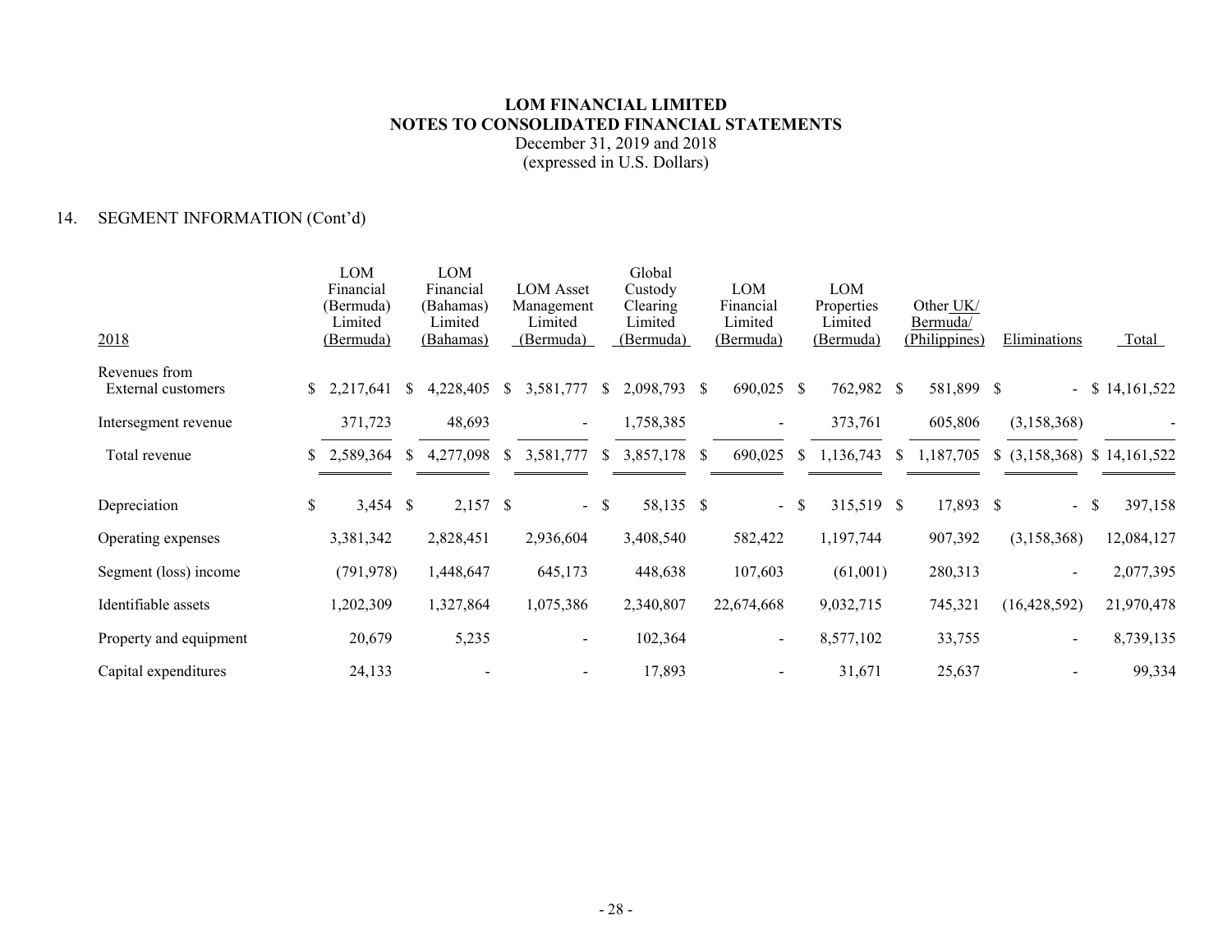(expressed in U.S. Dollars)

#### 14. SEGMENT INFORMATION (Cont'd)

*Geographic Split*

| 2019                                                          | Bermuda                  | <b>Bahamas</b>       | UK                                | Philippines              | Total                     |
|---------------------------------------------------------------|--------------------------|----------------------|-----------------------------------|--------------------------|---------------------------|
| Revenues from external<br>customers<br>Property and equipment | \$9,797,812<br>8,440,900 | \$2,914,556<br>3,079 | 97,325<br><sup>\$</sup><br>77,739 | S.<br>169,568<br>548     | \$12,979,261<br>8,522,266 |
| 2018                                                          | Bermuda                  | <b>Bahamas</b>       | UK.                               | Philippines              | Total                     |
| Revenues from external<br>customers<br>Property and equipment | \$9,726,963<br>8,700,145 | \$4,228,404<br>5,234 | 29,546<br>S.<br>23,650            | \$.<br>176,609<br>10,106 | \$14,161,522<br>8,739,135 |

Geographic split is disclosed by location of business.

#### 15. SUBSEQUENT EVENTS

The Company evaluated its December 31, 2019 consolidated financial statements for subsequent events through the date the consolidated financial statements were issued. The extent of the impact of COVID-19 on our operational and financial performance will depend on certain developments, including the duration and spread of the outbreak, impact on our customers, employees and vendors all of which are uncertain and cannot be predicted. At this point, the extent to which COVID-19 may impact our financial condition or results of operations is uncertain